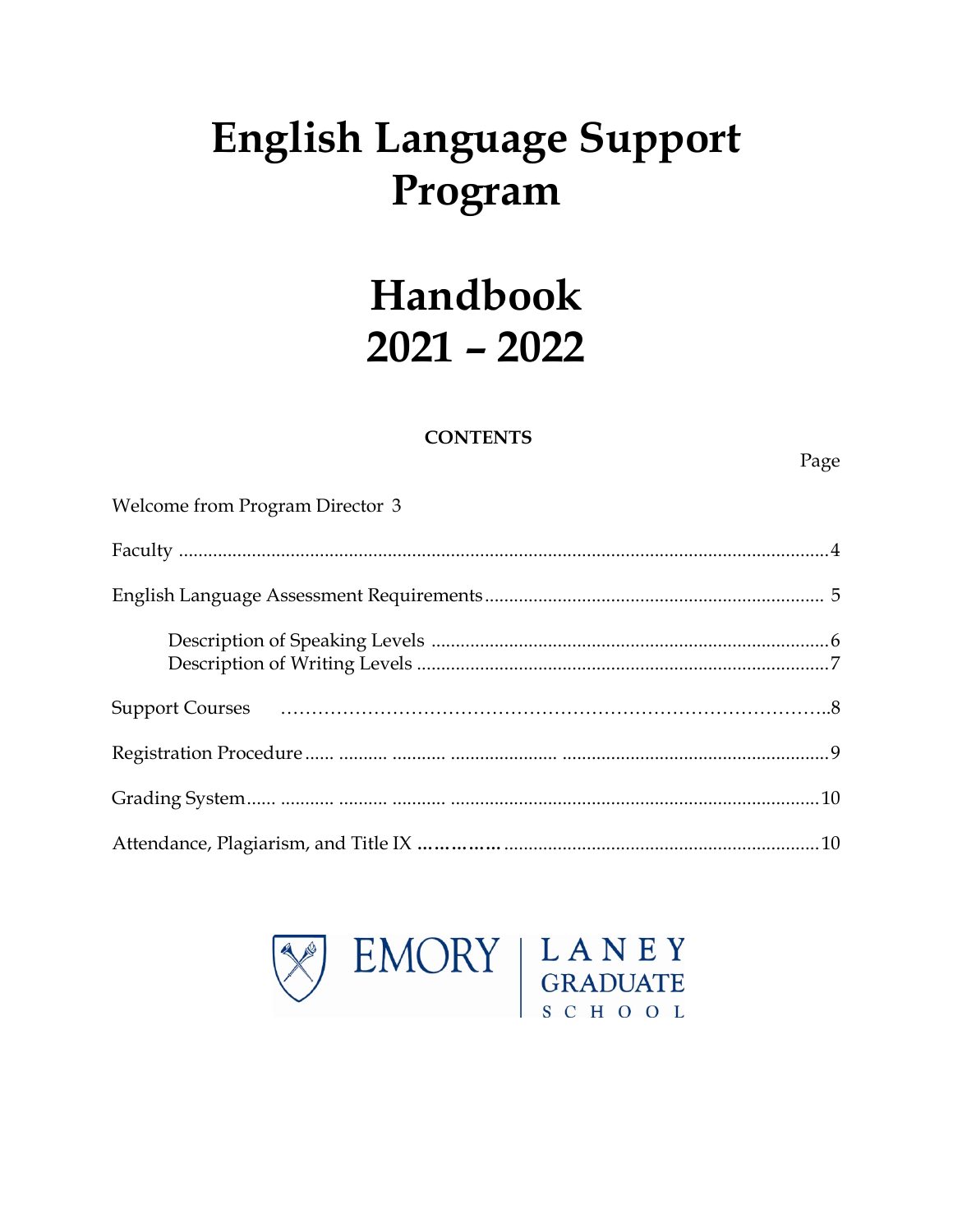## Appendices

| Appendix A  |    |
|-------------|----|
|             |    |
|             |    |
| Appendix B  |    |
|             |    |
|             |    |
|             |    |
|             |    |
|             |    |
|             |    |
|             |    |
|             |    |
|             |    |
|             |    |
|             |    |
| Appendix C: |    |
|             | 23 |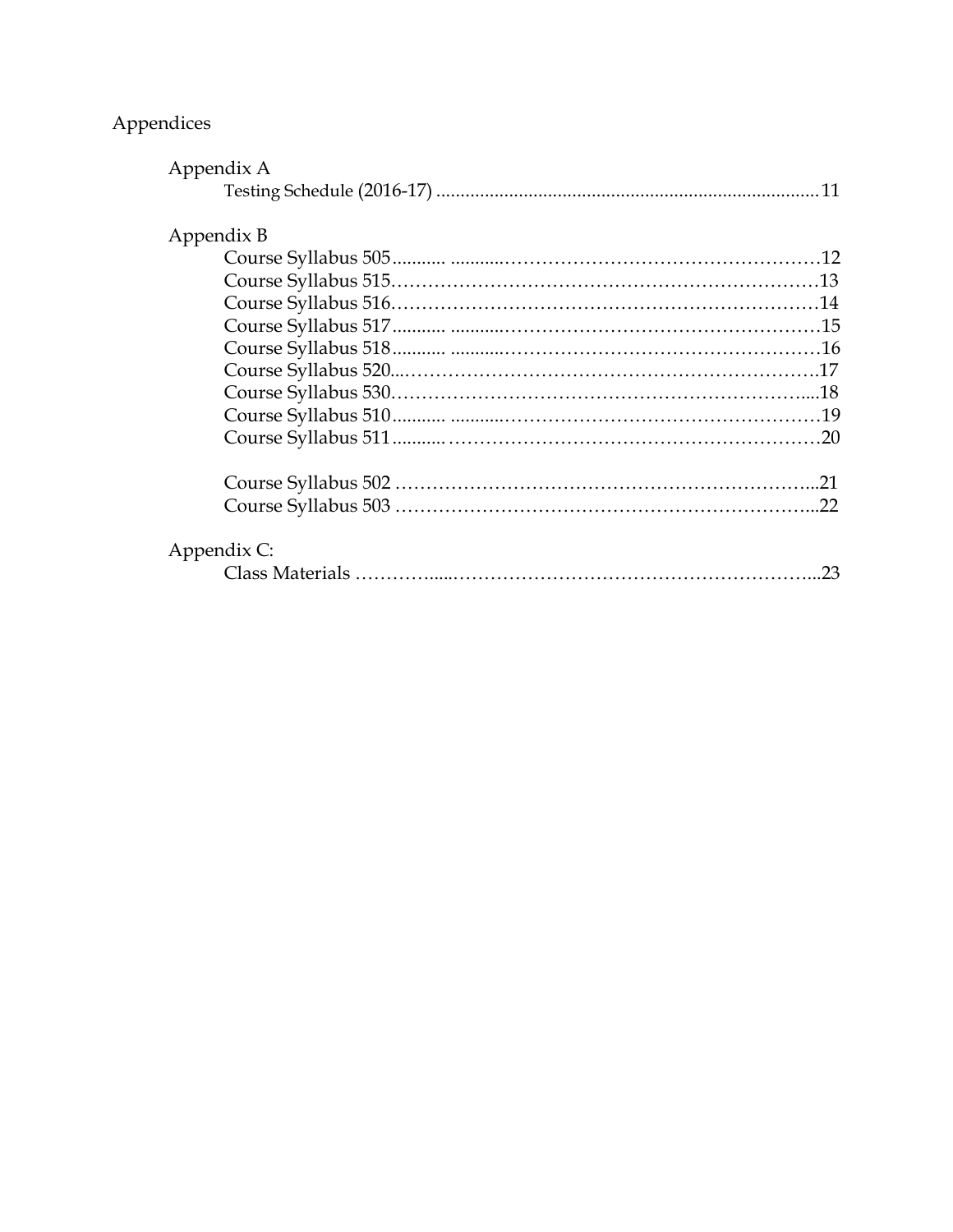

August 2021

I am very pleased to welcome you to Emory University, and I hope your stay will be pleasant and successful. The English Language Support Program Handbook contains useful information to assist you during your time at Emory. You will want to read it carefully and ask any questions about parts you may not understand.

The Handbook describes the English language assessment requirement and the support available if you require assistance in improving your English language proficiency. All individuals are required to take an Emory-Specific English Language Assessment prior to registering for classes.

If you are a degree-seeking graduate student and the results on the assessment indicate the need for support, you will enroll in a series of support courses during your first year at Emory. Upon satisfactory completion of the course sequence, you will take a Post Speaking Assessment to show your degree of improvement and to receive recommendations for teaching in the Graduate School's TATTO program. The assessment scores will be mailed to you and to the Director of Graduate Studies in your department.

If you are an Emory employee, you can enroll in one course per semester (either speaking or writing). Upon satisfactory completion of the speaking course sequence, you will take a Post Speaking Assessment to show your degree of improvement.

I encourage you to participate actively in the courses and to continue developing your language skills while you are in the U.S.

Best wishes for a successful year!

Sincerely,

*Mackenzie Bristow* Program Director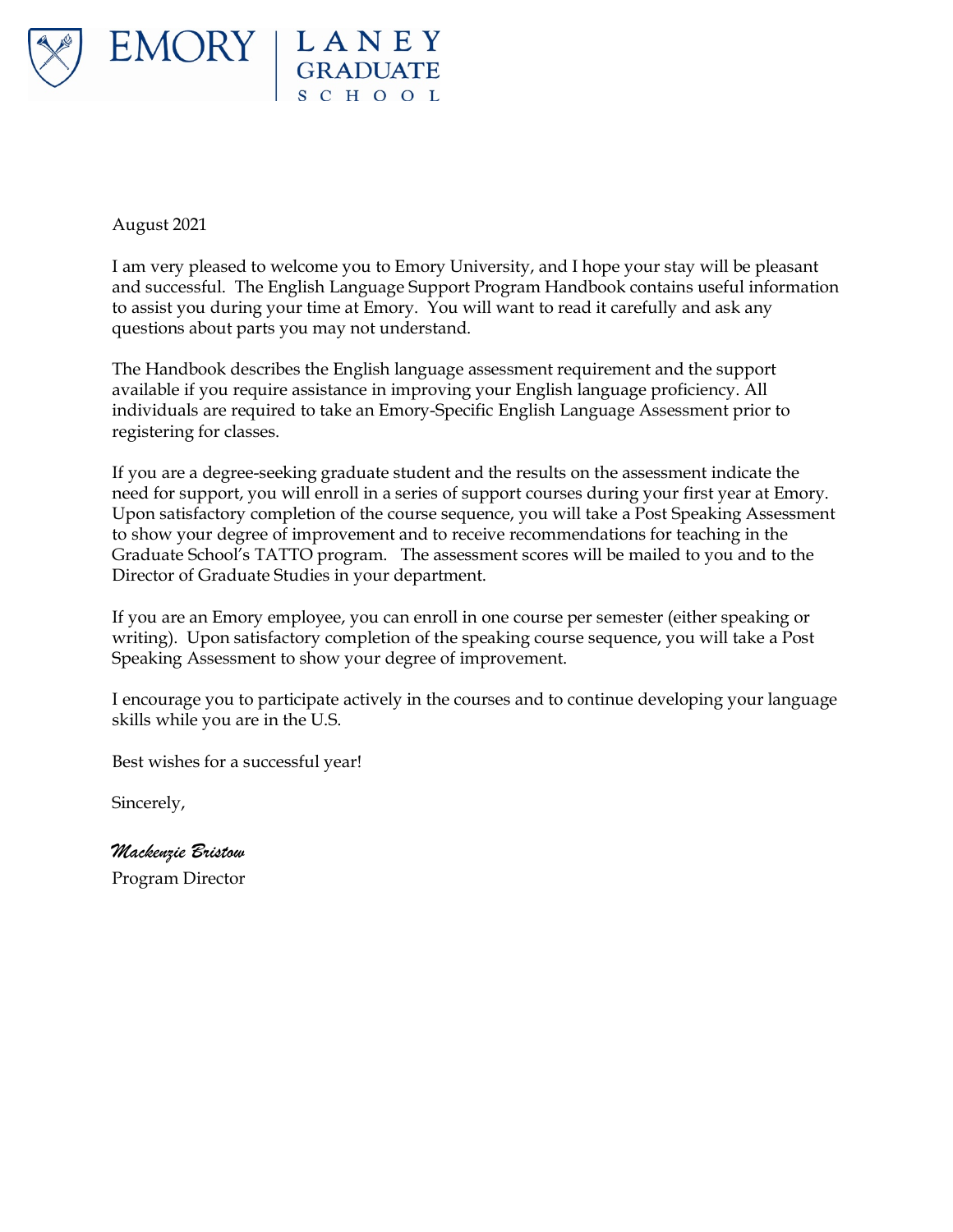

## EMORY | LANEY SCHOOL

## **FACULTY**



**Mackenzie Bristow Program Director** mackenzie.bristow@emory.edu (404) 727- 2183



**Heather Boldt Instructor** heather.boldt@emory.edu (404) 727-8075

*1784 North Decatur Rd Suite 101 Atlanta, Georgia 30322*



**Grace Song Instructor** grace.song@emory.edu (404) 727-9187



**Peggy Wagner Instructor** peggy.wagner@emory.edu (404) 727-1217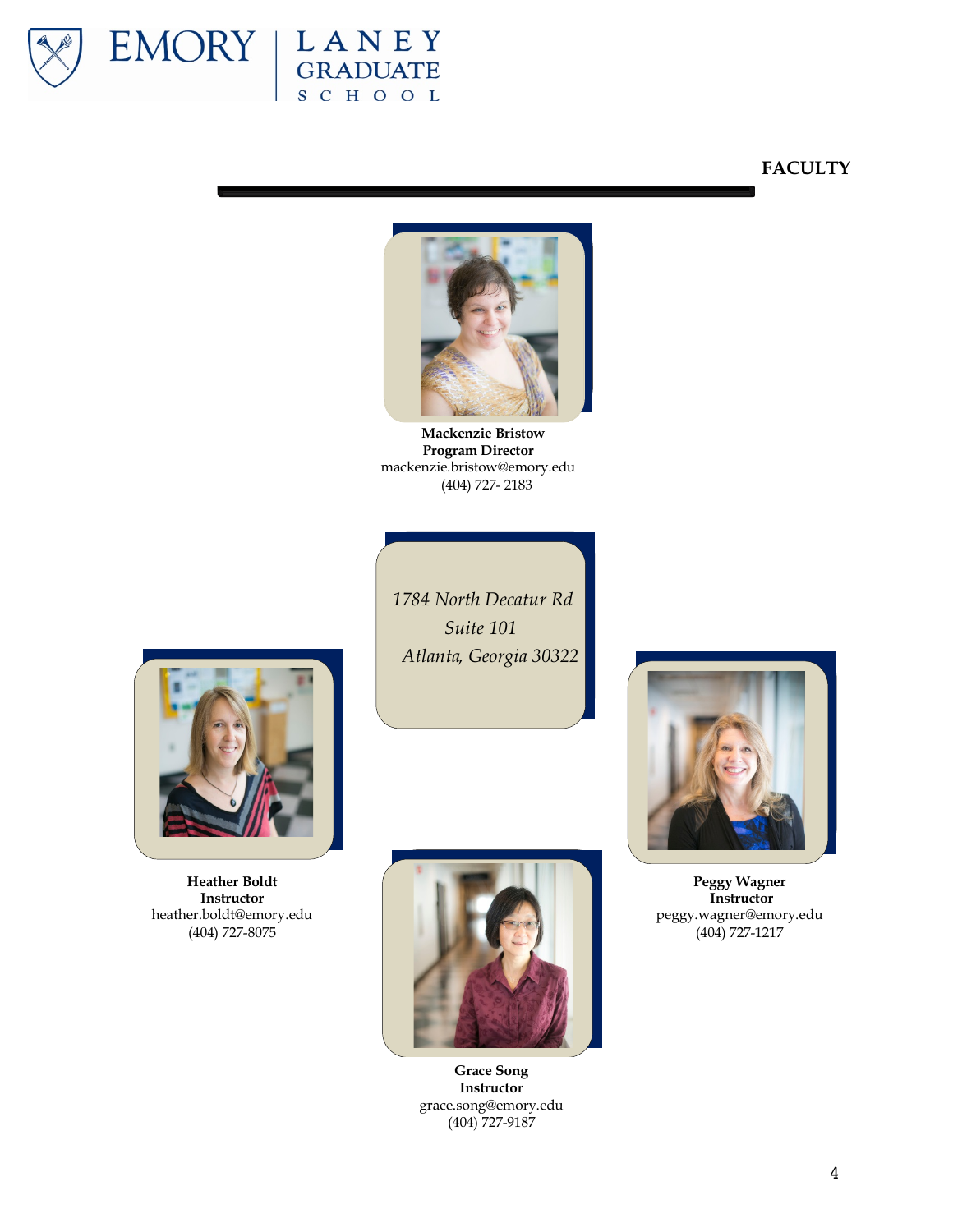## **Testing Policy**

All **degree-seeking graduate students**, regardless of citizenship status or educational background, whose first language is not English must take the Laney Graduate School English Language Proficiency Test or receive an exemption **before** registering for degree classes or participating in TATTO. This assessment is not used in the admissions process, but for teaching recommendations and placement of students who need English language support. If scores indicate a speaking and/or writing course requirement, these courses must be taken in the first academic year, including firstsession summer semester as needed. Assessment scores for graduate students are provided to the students and to the Directors of Graduate Studies.

**Emory research employees** who wish to enroll in an ELSP class must first take the test and then be advised into a sequence of class based on their scores. Scores for Emory employees are provided to the employees.

The test has two sections: speaking and writing.

## **SPEAKING SKILLS**:

The **Initial Speaking Assessment** consists of a thirty-minute recorded conversation between a trained interviewer and a student. The speech sample is scored by two raters and measures patterns of strengths and weaknesses establishing the student's level of consistent functional ability. A ranking system of **Novice**, **Intermediate**, **Advanced**, and **Superior** with **low**, **mid**, and **high** sub-categories within each level (except Superior) is used to describe the student's oral proficiency.

Based on the score, a **graduate student** may be required to take ELSP support courses and will receive recommendations for participating in TATTO (see chart on next page).

Upon completing the required speaking course sequence, the speaking requirement is satisfied. However, all students are welcome to continue enrolling to enhance their skills and reach their professional development goals.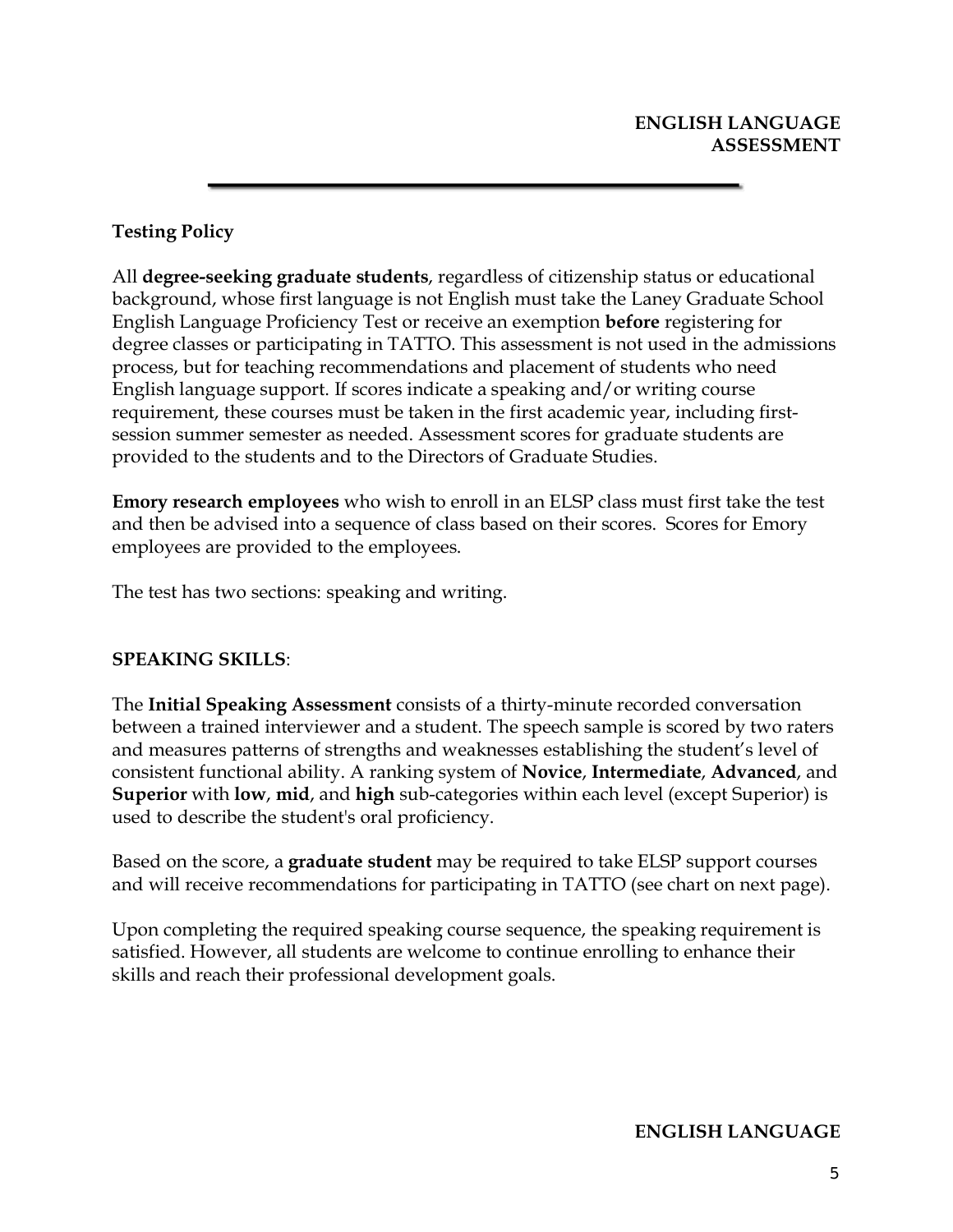## **ASSESSMENT**

| Levels & Teaching<br>Recommendations | <b>Description of Speaking Levels</b>                                                                                                                                                                                       |
|--------------------------------------|-----------------------------------------------------------------------------------------------------------------------------------------------------------------------------------------------------------------------------|
| Superior                             | A superior speaker requires no more support than most entering graduate students.                                                                                                                                           |
| Level 4                              |                                                                                                                                                                                                                             |
|                                      | <b>Superior - No ELSP Required</b>                                                                                                                                                                                          |
| <b>Full Teaching</b>                 | Communicates effectively in extended discourse on a wide range of topics from both concrete and abstract<br>perspectives. Supports opinions and hypothesizes, and can handle linguistically unfamiliar topics and           |
|                                      | situations using native-like strategies. Sporadic errors may appear; however, listeners are not distracted                                                                                                                  |
|                                      | from the message.                                                                                                                                                                                                           |
| Advanced                             | An advanced speaker would benefit from direct speaking instruction, maximizing learning.                                                                                                                                    |
| Level 3                              | Advanced High - No ELSP Required; Recommended courses: 520 (fall), 530 (spring)                                                                                                                                             |
| Supervised                           | Handles at least 50% of superior tasks, though patterned errors may appear. With some consistency can                                                                                                                       |
| Teaching                             | support opinion and provide structured arguments; however, performance will feature breakdown such as                                                                                                                       |
|                                      | discussing topics more comfortably concretely, resorting to simplification through the use of description or                                                                                                                |
|                                      | narration in place of argument, or lacking the more sophisticated and precise language needed to adequately                                                                                                                 |
|                                      | address the task.                                                                                                                                                                                                           |
|                                      | Advanced Mid - Required courses: 517(fall), 518 (spring)                                                                                                                                                                    |
|                                      | Handles a large number of communicative tasks in paragraph length discourse with ease and confidence.                                                                                                                       |
|                                      | Can discuss topics of personal and public interest, providing full accounts though with occasional difficulty                                                                                                               |
|                                      | and awkwardness. Often able to state an opinion or cite conditions but lacks the ability to consistently                                                                                                                    |
|                                      | provide a structured argument in extended discourse.                                                                                                                                                                        |
|                                      | Advanced Low - Required courses: 517 (fall), 518 (spring)                                                                                                                                                                   |
|                                      | Handles a variety of communicative tasks in paragraph length discourse though somewhat haltingly at                                                                                                                         |
|                                      | times. Can discuss topics of personal and, to a lesser degree, public interest, and demonstrates ability to                                                                                                                 |
|                                      | narrate and describe in major time frames, perhaps with noticeable self-correction and "grammatical                                                                                                                         |
|                                      | roughness." Conveys the intended message without confusion, and can be understood by listeners not<br>accustomed to non-native speakers; however, repetition or restatement may be needed.                                  |
| Intermediate                         | An intermediate speaker needs direct speaking instruction and consistent speaking practice.                                                                                                                                 |
| Level 2                              |                                                                                                                                                                                                                             |
|                                      | Intermediate High – Required courses: 505 (fall), 515 (spring), 516 (summer)                                                                                                                                                |
| High:<br>Restrict to                 | Handles at least 50% of advanced tasks, though errors and hesitation may occur. With some consistency can<br>narrate and describe in major time frames using connected discourse; however, performance will feature         |
| controlled teaching                  | breakdown such as the failure to maintain the narration in the appropriate time frame, the disintegration of                                                                                                                |
| in                                   | connected discourse, or the inability to be understood by listeners not accustomed to non-native speakers.                                                                                                                  |
| small groups                         |                                                                                                                                                                                                                             |
|                                      | Intermediate Mid - Required courses: 505 (fall), 515 (spring), 516 (summer)                                                                                                                                                 |
|                                      | Handles successfully a variety of communicative tasks in predictable social and work-related situations with<br>strings of sentences and some paragraphing. With the advanced level tasks of narration and description, can |
| Intermediate                         | provide information but has difficulty linking ideas, maintaining appropriate time frame, and using                                                                                                                         |
| Mid/Low:                             | communicative strategies, such as circumlocution.                                                                                                                                                                           |
|                                      |                                                                                                                                                                                                                             |
| No teaching                          | Intermediate Low - Required courses: 505 (fall), 515 (spring), 516 (summer)<br>Handles a limited number of communicative tasks in predictable social and work-related situations with                                       |
|                                      | strings of sentences. Creates meaning with language, though often filled with hesitancy and inaccuracies                                                                                                                    |
|                                      | while searching for appropriate grammatical structures and vocabulary. Can generally be understood by                                                                                                                       |
|                                      | sympathetic listeners, especially those accustomed to non-native speakers.                                                                                                                                                  |
| Novice                               | A novice speaker needs intensive language instruction to meet the demands of graduate school.                                                                                                                               |
| Level 1                              | Novice - Students at this level are not anticipated.                                                                                                                                                                        |
| No Teaching                          |                                                                                                                                                                                                                             |
|                                      | High: Handles at least 50% of intermediate tasks, but unable to sustain performance. Conversation restricted                                                                                                                |
|                                      | to a few predictable topics. Mid and Low: Communicates minimally and with difficulty.                                                                                                                                       |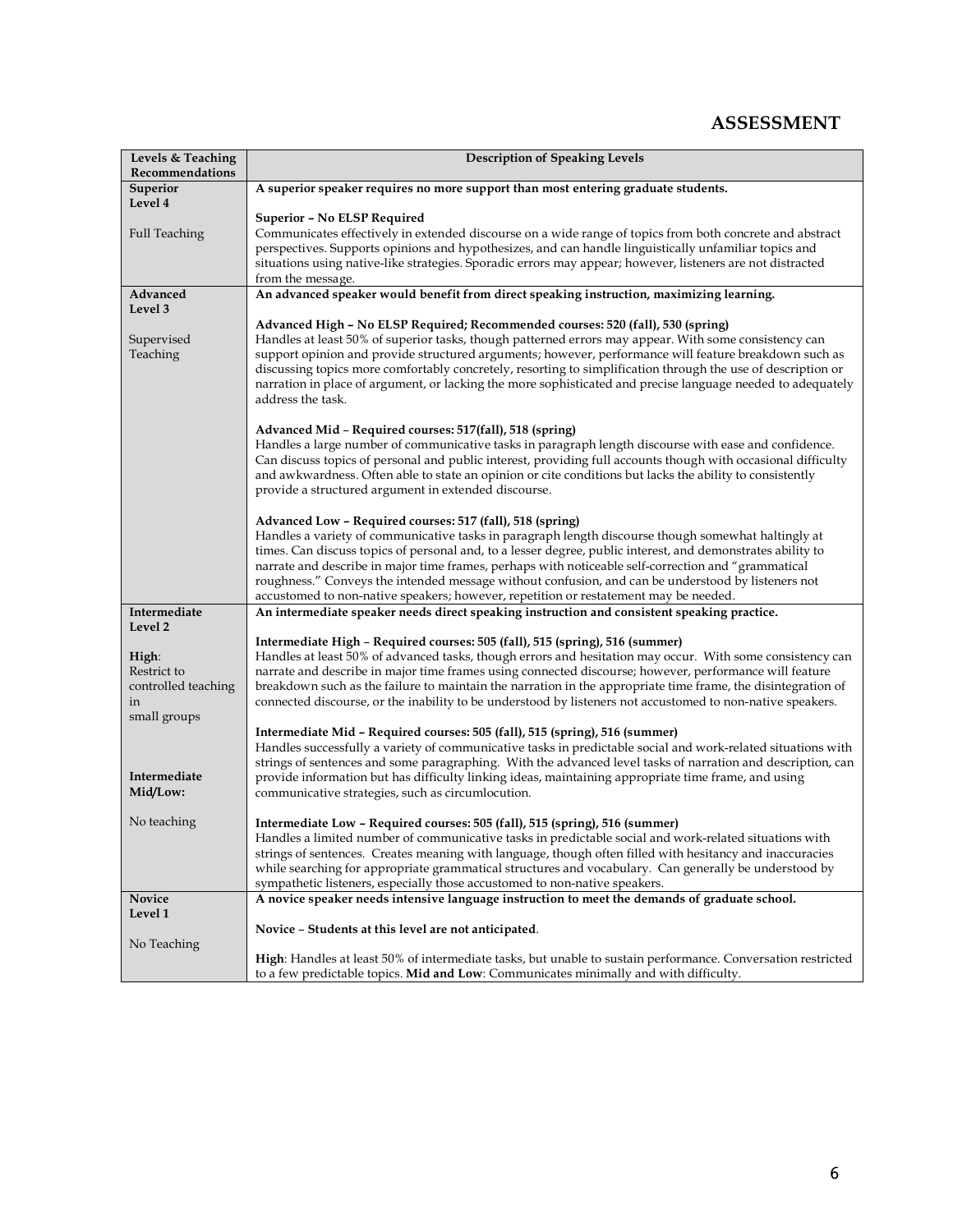## **WRITING SKILLS:**

The **Writing Skills Assessment** requires the student to complete a one-hour essay on a designated academic topic. The essay measures writing competence and is evaluated and scored by two trained raters. A ranking system of **Novice**, **Intermediate**, **Advanced**, and **Superior** is used to describe the student's writing proficiency.

| Levels        | <b>Description of Writing Levels</b>                                                              |
|---------------|---------------------------------------------------------------------------------------------------|
| Superior      | <b>Superior - No ELSP Required</b>                                                                |
| Level 4       | Contains all the qualities of clear and purposeful academic writing; effectively addresses the    |
|               | writing task; well organized and developed; shows consistent facility in the use of language even |
| Full          | though the essay may contain a few errors. Student requires no more support than an average       |
| Competence    | native speaker/writer.                                                                            |
| Advanced      | <b>Advanced High - No ELSP Required</b>                                                           |
| Level 3       | Exhibits emerging characteristics of the superior level                                           |
| Competence    | Advanced Mid - No ELSP Required                                                                   |
|               | Contains most of the qualities of clear and purposeful academic writing; generally well organized |
|               | and developed. Errors generally do not distract or obscure meaning. Student would benefit from    |
|               | peer/faculty support.                                                                             |
|               |                                                                                                   |
|               | Advanced Low - No ELSP Required; Recommended courses: 510 (fall), 511 (spring)                    |
|               | Demonstrates minimal control of the advanced level. Student would benefit from direct instruction |
|               | and consistent writing practice for at least one semester                                         |
| Intermediate  | Intermediate High - Required courses: 510 (fall), 511 (spring)                                    |
| Level 2       | Exhibits emerging characteristics of the advanced level. Student needs direct instruction and     |
|               | consistent writing practice.                                                                      |
| Minimal       |                                                                                                   |
| Competence    | Intermediate Mid - Required courses: 510 (fall), 511 (spring)                                     |
|               | Contains some of the qualities of clear and purposeful academic writing; addresses the topic but  |
|               | may slight parts of the task; adequately organized and developed; possible inconsistent facility  |
|               | with syntax and vocabulary. Errors may distract reader from the message or obscure the meaning.   |
|               | Student needs direct instruction and consistent writing practice.                                 |
|               | Intermediate Low - Required courses: 510 (fall), 511 (spring)                                     |
|               | Demonstrates minimal control of the intermediate level. Student needs direct instruction and      |
|               | consistent writing practice.                                                                      |
| <b>Novice</b> | Novice High                                                                                       |
| Level 1       | Exhibits emerging characteristics of the intermediate level. Student needs intensive writing      |
|               | instruction.                                                                                      |
| Little or No  |                                                                                                   |
| Competence    | <b>Novice Mid</b>                                                                                 |
|               | Demonstrates some developing competence in academic writing; lacks a central idea and a clear     |
|               | organizational plan; contains an accumulation of errors in grammar or word choice. Student needs  |
|               | intensive writing instruction                                                                     |
|               |                                                                                                   |
|               | <b>Novice Low: No Competence</b>                                                                  |

Scale for test adapted from criteria developed for the TOEFL Test of Written English (TWE) and Advanced Placement International English (APIEL**).**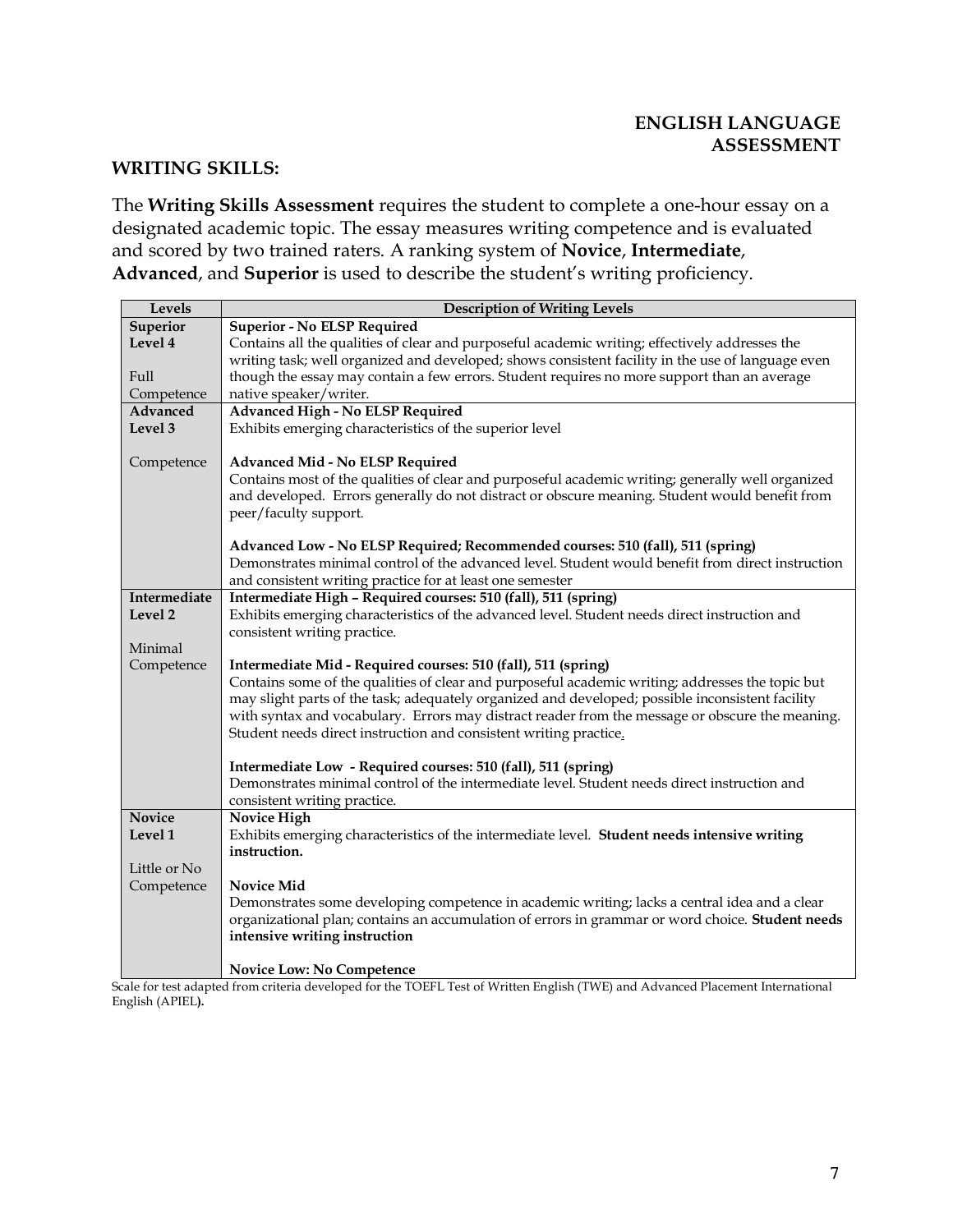The English Language Support Program is designed to provide English language assistance for international and multilingual **graduate students** during their first academic year. A core curriculum of courses helps students perform well in their academic classes and prepares students for future professional opportunities. The courses help **Emory employees** participate effectively in their work environment and profession**.** The goals and objectives of oral and writing skills courses have been established to fit the needs and requirements of the academic departments and the students. Each course listed below is described in detail in Appendix B.

| First-Year Required Course Sequence for Graduate Students<br>(Open to Emory Research Employees)                |                                                              |                                                                      |                                                            |
|----------------------------------------------------------------------------------------------------------------|--------------------------------------------------------------|----------------------------------------------------------------------|------------------------------------------------------------|
| <b>Placement Scores</b>                                                                                        | Fall                                                         | Spring                                                               | <b>First-Session Summer</b>                                |
| Writing:<br>Intermediate - Required<br>Advanced-Low - Recommended                                              | ELSP 510: Fundamentals of<br>Graduate Writing I<br>3 credits | ELSP 511: Fundamentals of<br><b>Graduate Writing II</b><br>2 credits | <b>ELSP 521</b><br>Research Article Writing<br>1-2 Credits |
| <b>Intermediate Speaking:</b>                                                                                  | ELSP 505: Communication                                      | ELSP 515: Communication                                              | ELSP 516: Communication                                    |
| All Sub-levels                                                                                                 | Skills for Intermediate<br>Speakers I                        | Skills for Intermediate<br>Speakers II                               | Skills for Intermediate<br>Speakers III                    |
|                                                                                                                | 3 credits                                                    | 3 credits                                                            | 2 credits                                                  |
| <b>Advanced Speaking:</b>                                                                                      | ELSP 517: Communication                                      | ELSP 518: Communication                                              |                                                            |
| Low - Mid                                                                                                      | Skills for Advanced<br>Speakers I                            | Skills for Advanced<br>Speakers II                                   |                                                            |
|                                                                                                                | 3 credits                                                    | 2 credits                                                            |                                                            |
| Electives (Graduate Students & Research Employees)                                                             |                                                              |                                                                      |                                                            |
| <b>Advanced Speaking:</b>                                                                                      | ELSP 520: Seminar in                                         | ELSP 530: Laboratory in                                              |                                                            |
| High                                                                                                           | Professional<br>Communication                                | Professional<br>Communication                                        |                                                            |
| (Open to students who complete<br>an ELSP speaking sequence with a<br>minimum 3.0 score on Post<br>Assessment) | 3 credits                                                    | 2 credits                                                            |                                                            |
| Electives (Research Employees)                                                                                 |                                                              |                                                                      |                                                            |
| <b>Intermediate Speaking:</b>                                                                                  |                                                              | ELSP 502: Fluency Building                                           | ELSP 503: Fluency Building                                 |
| Low-Mid                                                                                                        |                                                              | Ι                                                                    | $\mathbf{H}$                                               |
|                                                                                                                |                                                              | 3 credits                                                            | 2 credits                                                  |

Courses Offered: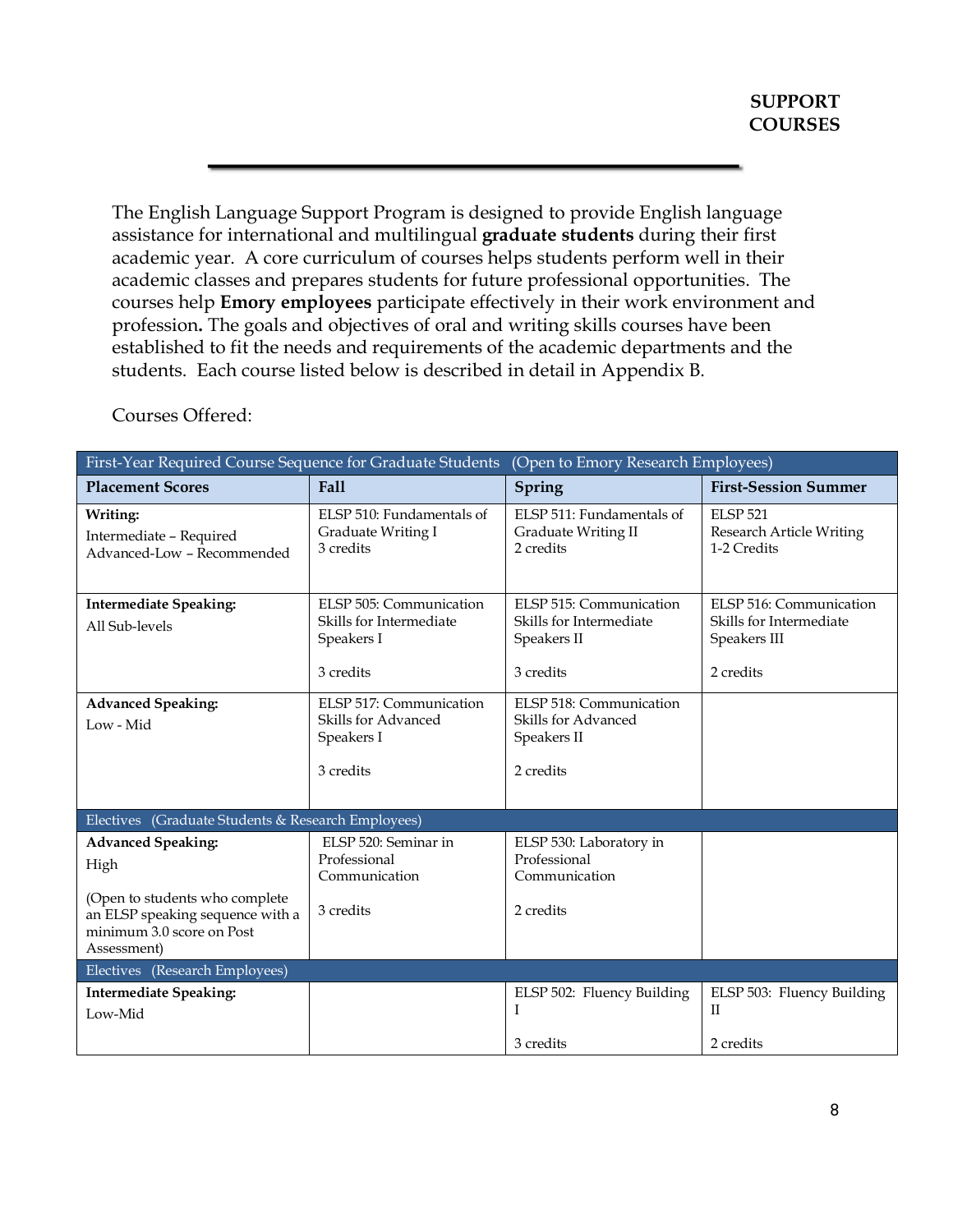Before students register, they must first meet with faculty to pick up assessment scores and a signed registration form. Please contact your program for information on dates and time.

## **ATTENDANCE POLICY:**

ELSP courses are developed around a very tight schedule making attendance in each class important for the student's full language development. In order to meet the English language requirements of the ELSP in the Laney Graduate School, students are expected to participate actively in all ELSP classes.

If a student misses three classes in a 3-credit course or two classes in a 2-credit course, the Instructor will notify the Director of the ELSP in writing. The ELSP Instructor in consultation with the student and the ELSP Director will determine if s/he will be able to complete the class satisfactorily.

## **PLAGIARIAM POLICY:**

Deliberately or inadvertently using the words of another person without giving due credit is considered **plagiarism** (a serious offense at the university). Each student is responsible for understanding what constitutes plagiarism. Refer to the Laney Graduate School handbook at: https://gs.emory.edu/handbook/honor-conduct-grievance/honor/index.html#two

## **TITLE IX POLICY:**

Emory University is committed to maintaining an environment that is free of unlawful harassment and discrimination. Thus, in accordance with federal law and its commitment to a fair and open campus environment, Emory cannot and will not tolerate discrimination against or harassment of any individual or group based upon race, sex, color, religion, ethnic or national origin, gender, genetic information, age, disability, sexual orientation, gender identity, gender expression, veteran's status, or any factor that is a prohibited consideration under applicable law.

Title IX of the Educational Amendments of 1972 protects people from sex discrimination in educational programs and activities at institutions that receive federal financial assistance. Emory fosters a safe learning and working environment that supports academic and professional growth of students, staff, and faculty and does not tolerate sexual misconduct in its community and will take prompt action when misconduct occurs. Emory's full Title IX policy can be found here:

https://emory.ellucid.com/documents/view/16836/?security=4f94881ac0ddcbae11c4a4115a74 ae7de40de24b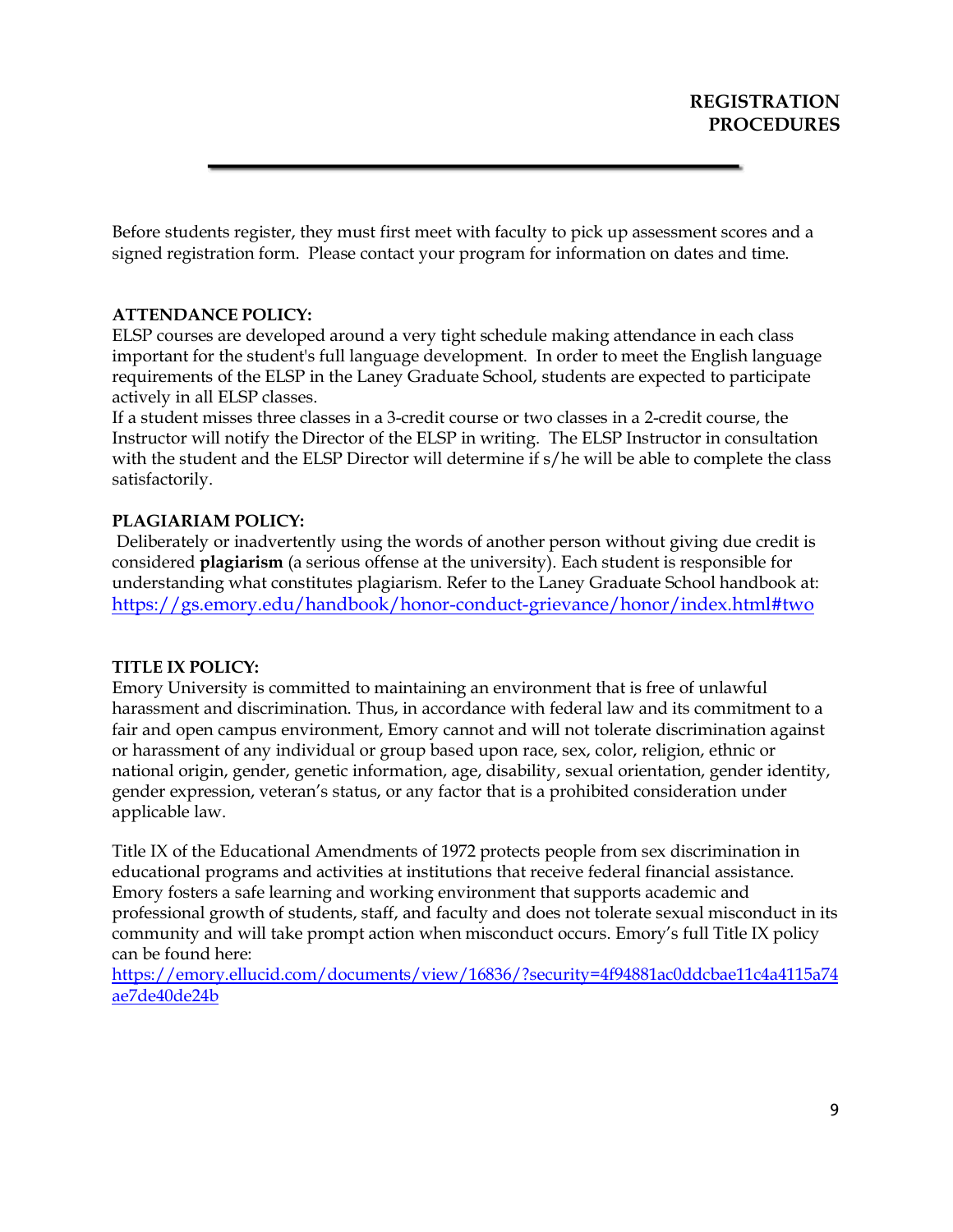Courses are credit courses entered on a student's transcript (for both **graduate students and Emory employees**); however, the credits do not count toward degree requirements. Graduate students are expected to complete each course satisfactorily during their first academic year for participation in the TATTO Program and for graduation requirements. Courses are graded as satisfactory or unsatisfactory.

Students are encouraged to perform well in each course in order to meet the language proficiency requirements to pass the course and to participate successfully in an academic program and work environment.

## **ATTENDANCE POLICY**

Support courses are developed around a very tight schedule making attendance in each class important for the student's full language development. In order to meet the English language requirements of the Laney Graduate School, students are expected to participate actively in all classes.

**If a student misses three classes in a 3-credit course or two classes in a 2-credit course, the instructor will notify the director of the ELSP Program in writing. The instructor in consultation with the student and the Program Director will determine if s/he will be able to complete the class satisfactorily.**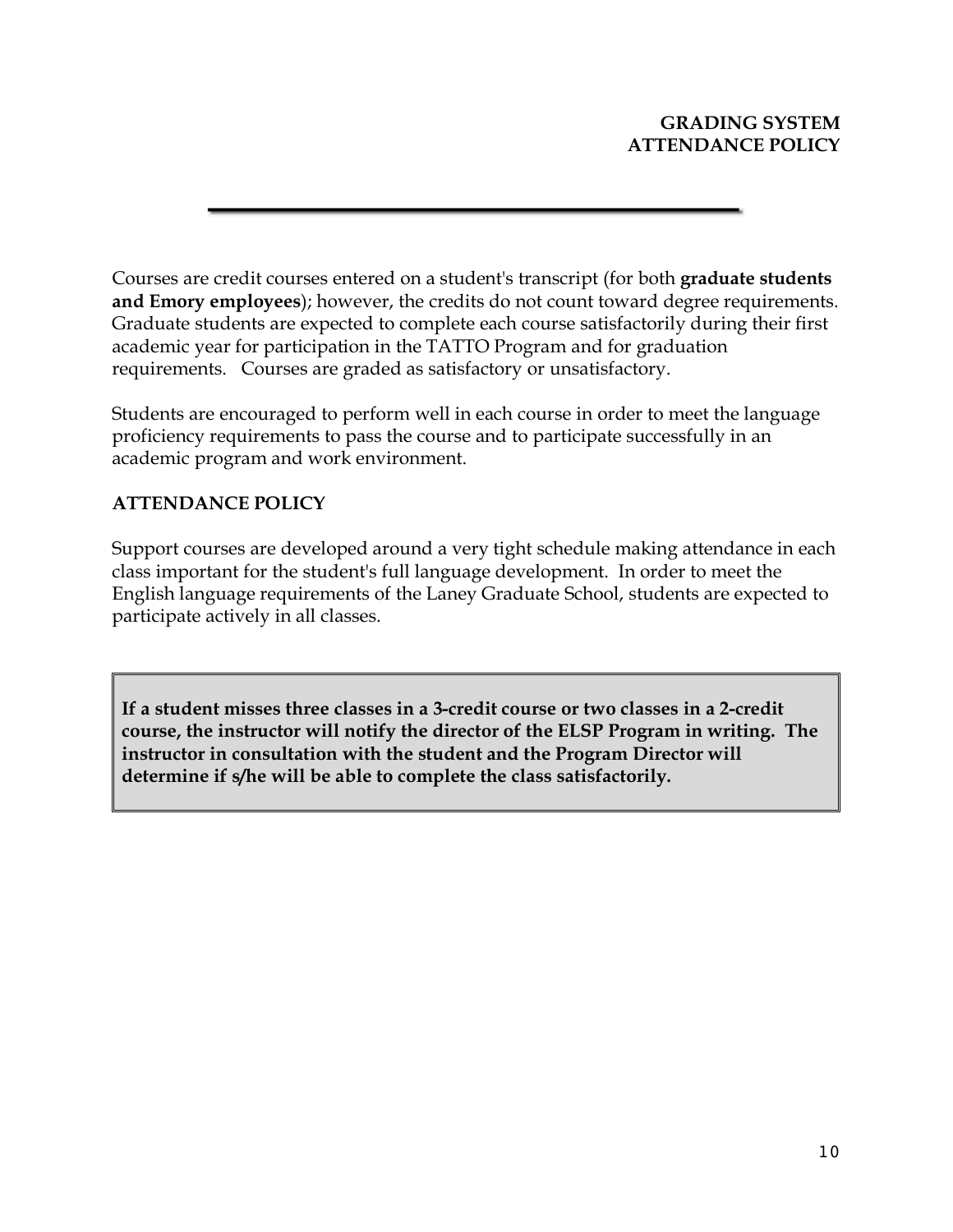ELSP coursework is a required, integral part of the LGS curriculum. All degree-seeking students, regardless of citizenship status or educational background, whose first language is other than English must take the Laney Graduate School English Language Proficiency Test or receive an exemption. This assessment is not used in the admissions process, but for teaching recommendations and placement of students who need English language support. See information about accessing the placement test below.

The ELSP language assessments are conducted on Canvas (Emory's course delivery system) and Zoom by invitation.

Upon accepting the invitation to Canvas, you will have access to ELSP Testing Course and will able to take the writing assessment and make an appointment for the oral interview.

The deadline to complete the writing assessment and to make an appointment is August 6. If you have not received an invitation and feel you would like to be tested, please contact us. For further information, our Frequently Asked Questions page will be useful as well as the "What to Expect" section below. Please contact the director, Mackenzie Bristow at mbrist2@emory.edu for further questions.

## What to Expect

The Initial Speaking Assessment consists of a thirty-minute recorded conversation between a trained interviewer and a student. The speech sample is scored by two raters and measures patterns of strengths and weaknesses establishing the student's level of consistent functional ability. A ranking system of Novice, Intermediate, Advanced, and Superior with low, mid, and high sub-categories within each level (except Superior) is used to describe the student's oral proficiency. Based on the score, a graduate student may be required to take ELSP support courses and will receive recommendations for participating in TATTO, if needed.

The Writing Assessment requires the student to complete a one-hour essay on a designated academic topic. The essay measures writing competence and is evaluated and scored by two trained raters. A ranking system of Novice, Intermediate, Advanced, and Superior is used to describe the student's writing proficiency with low, mid, and high sub-categories within each level (except Superior). A student who scores Superior, Advanced High or Advanced Mid has no ELSP writing course requirements. A student who scores Advanced Low is recommended to take one course in the fall (ELSP 510). A student who scores Intermediate, High, Mid, or Low is required to complete a two-course sequence (ELSP 510, ELSP 511)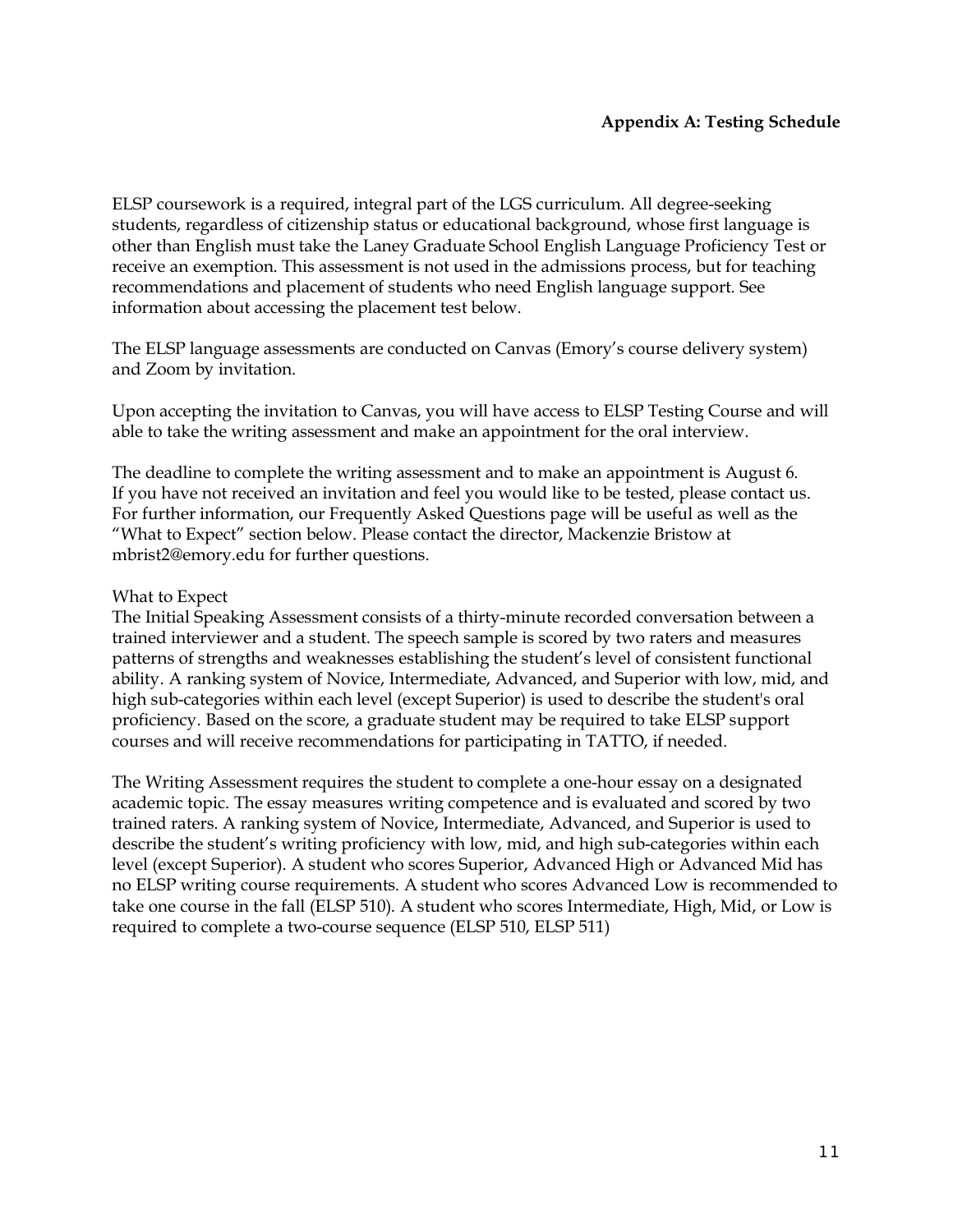## **Appendix B: 505 Syllabus**

#### **ELSP 505 INTERMEDIATE TRACK SYLLABUS Communication Skills for Intermediate Speakers I** *~ to communicate clearly with paragraph discourse structure ~*

**Description:** ELSP 505 is designed to improve the communication skills of intermediate (OPI level 2) students. Intermediate speakers can handle many of the speaking exchanges of routine life and work; however, they typically require a sympathetic listener accustomed to ESL speakers. Intermediate speakers may have difficulty sequencing and/or linking ideas into paragraph-length discourse, maintaining appropriate past, present, and future time frames,

**Objectives:** In ELSP 505, students focus on:

sustaining fluency, and/or being readily comprehensible.

- language functions: developing the ability to narrate and describe in major time frames and to elicit and support opinions in cohesive paragraphs
- fluency: improving the flow of speech and developing the ability to use cohesive devices to connect sentences
- grammar: improving command of word endings, word forms and syntax
- pronunciation: improving articulation of sounds and building awareness of grouping and rhythm
- vocabulary: expanding vocabulary and lexical phrases used in academic speaking tasks
- listening: building awareness of patterns of spoken English to improve comprehension
- self-study strategies: implementing learning techniques outside the classroom, including self-monitoring and self-correcting

These objectives will be practiced and demonstrated through the following major speaking tasks:

- •scripted formal presentations related to your field of study
	- o describing a process
	- o providing an extended definition of a term
	- seminar-style discussions of academic content
		- o participating appropriately in formal discussions
- audio recordings focusing on specific features of speech

Grading:<br>**S** (satisfactory) **U** (unsatisfactory)

In addition, students must:

- demonstrate improvement in functional speaking ability as described in the course objectives
- demonstrate a level of proficiency adequate for effective participation in ELSP 515

Students should remember that **consistent speaking and listening practice over time and outside of class** is required to develop the ability to participate effectively in interactive language activities.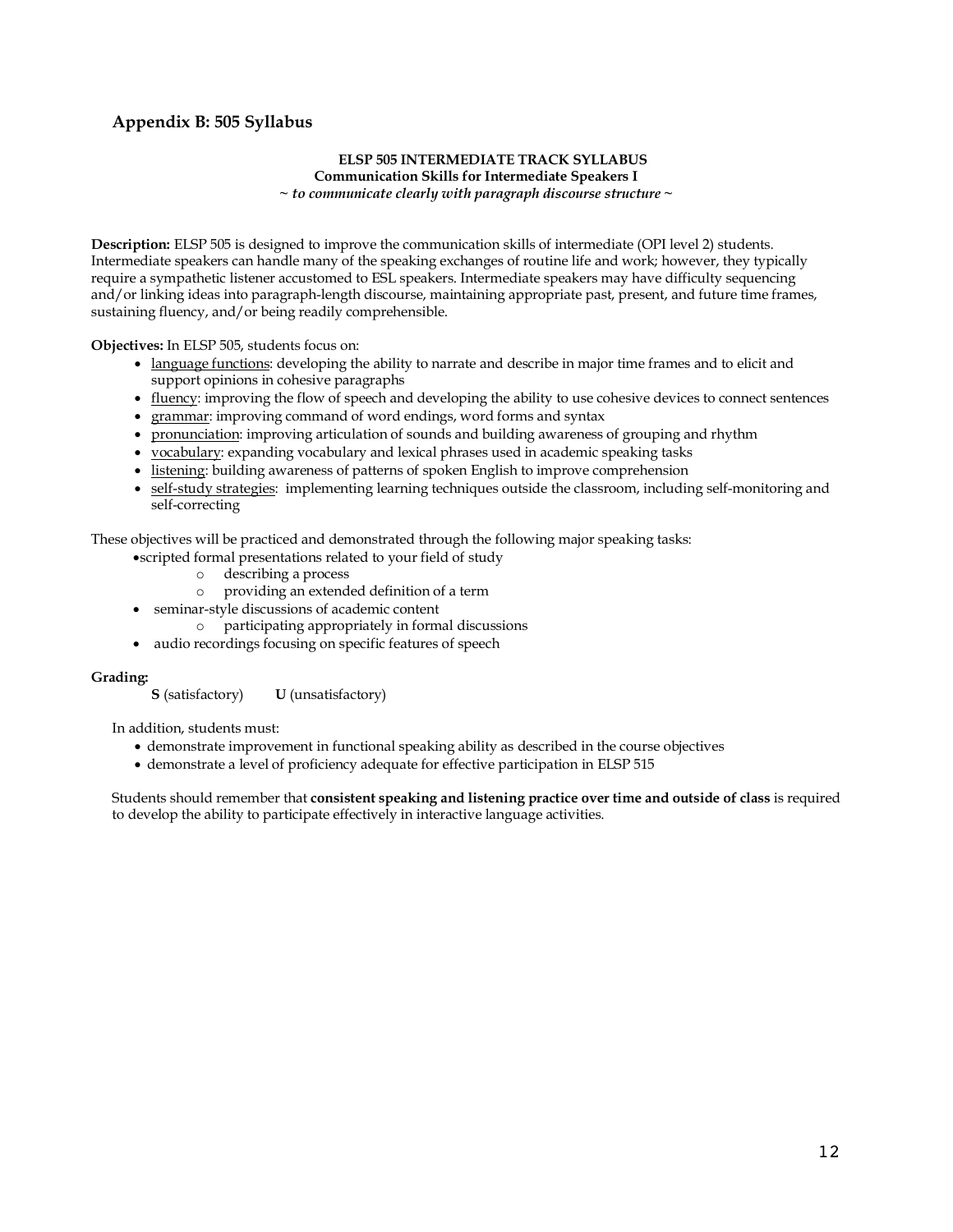## **Appendix B: 515 Syllabus**

### **ELSP 515: Communication Skills for Intermediate Speakers II - to effectively communicate with your words and your voice -**

**Description:** ELSP 515 is designed to improve the communication skills of intermediate (OPI level 2) students. Intermediate speakers can handle many of the speaking exchanges of routine life and work; however, they typically require a sympathetic listener accustomed to ESL speakers. Intermediate speakers may have difficulty sequencing and/or linking ideas into paragraph-length discourse, maintaining appropriate past, present, and future time frames, sustaining fluency, and/or being readily comprehensible. This course focuses on:

- language functions: advancing the ability to narrate and describe in major time frames and developing the ability to elicit and support opinions in cohesive paragraphs
- fluency: improving the flow of speech and developing the ability to use cohesive devices to connect sentences and paragraphs
- grammar: improving command of word endings, word forms and syntax
- pronunciation: improving grouping (pausing, linking and focus), rhythm (word and sentence stress), intonation (vocal variety), and articulation of sounds as needed
- vocabulary: expanding vocabulary and lexical phrases used in academic speaking tasks
- listening: building awareness of patterns of spoken English to improve comprehension
- self-study strategies: implementing learning techniques outside the classroom, including selfmonitoring and self-correcting

These objectives will be practiced and demonstrated through the following major speaking tasks:

- Semi-scripted formal presentations
- Seminar-style discussions of academic content and current events
- Audio recordings focusing on specific features of speech

### **Grading (on Graduate School transcripts): S = satisfactory (pass) U = unsatisfactory (fail)**

To receive an "S", a student must receive an overall satisfactory grade (80%). In addition, the student should demonstrate an improvement in functional speaking ability as described in the objectives and a level of proficiency adequate for effective participation in ELSP 516. See reverse for grading details.

**Attendance Policy:** ELSP courses are developed around a very tight schedule making attendance in each class important for the student's full language development. If a student misses three classes, the Instructor will notify the Director of the ELSP in writing. The instructor in consultation with the student and the ELSP Director will determine if s/he will be able to complete the class satisfactorily.

**Plagiarism:** Using the words of another person without giving credit is considered plagiarism (a serious offense at the university). Each student is responsible for understanding what constitutes plagiarism.

**ELSP Policy on Late Assignments:** Students are expected to complete all assignments on time. Assignments turned in later than one week after the due date will receive a **zero** grade. The ELSP Director will be notified when a student receives unsatisfactory grades.

In case of emergency health reasons, a student must notify the instructor and may be required to submit a note from his/her doctor or from the program Director of Graduate Studies. AY 2020/2021: See p. 3 for Covid-related health information.

*Students should remember that consistent speaking and listening practice over time and outside of class is required to develop the ability to participate effectively in interactive language activities*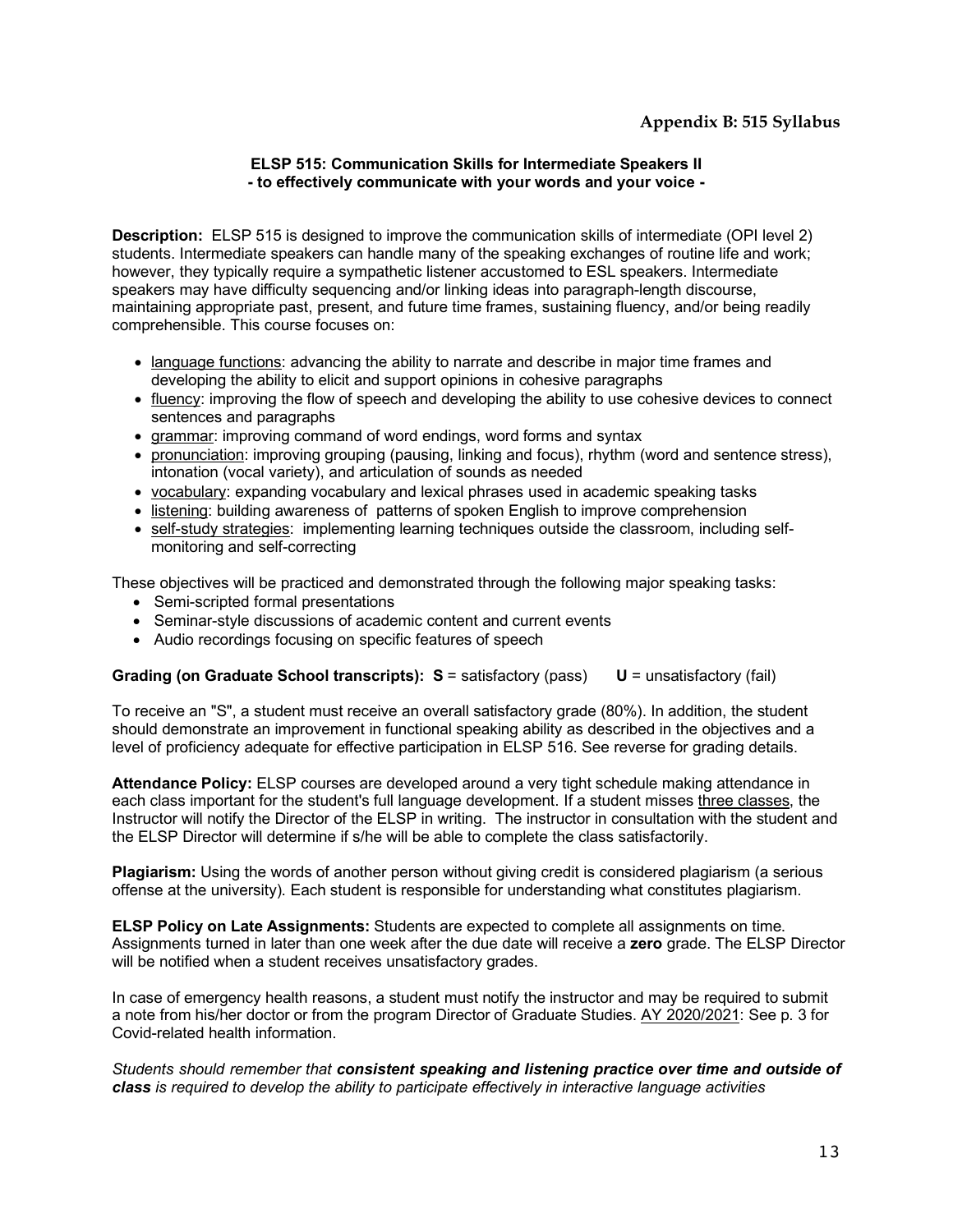## **Appendix B: 516 Syllabus**

#### **ELSP 516: Communication Skills for Intermediate Speakers III**

*- to apply effective communication skills in professional speaking tasks -*

OPI **(Speaking Assessment)**: On completion of ELSP 516, students take a speaking assessment similar to the one taken on entering the program.

**Description:** Designed to improve the communication skills of intermediate (OPI level 2) students and build on ELSP 505 and 515.Intermediate speakers can handle many of the speaking exchanges of routine life and work; however, they typically require a sympathetic listener accustomed to ESL speakers. Intermediate speakers may have difficulty sequencing and/or linking ideas into paragraph-length discourse, maintaining appropriate past, present, and future time frames, sustaining fluency, and/or being readily comprehensible.

**Objectives:** Students will focus on:

- language functions: advancing the ability to narrate and describe in major time frames and to elicit and support opinions in cohesive paragraphs
- fluency: improving the flow of speech and advancing the ability to create coherent and linked paragraphs
- grammar: exhibiting more consistent control of word endings, word forms and syntax
- pronunciation: improving grouping (pausing, linking and focus), rhythm (word and sentence stress), intonation (vocal variety), and articulation of sounds as needed
- vocabulary: using precise vocabulary and lexical phrases in academic speaking tasks
- listening: noticing patterns of spoken English to improve comprehension
- self-study strategies: implementing learning techniques outside the classroom, including self-monitoring and self-correcting

These objectives will be practiced and demonstrated through the following major speaking tasks:

- academic, formal presentations related to your field of study
	- o mock interview; responding professional to questions
	- o field of study topic with visual support
- seminar-style discussions of academic content
	- o participating in and leading formal seminar-style discussions
- audio recordings focusing on specific features of speech

#### **Grading: S = satisfactory U = unsatisfactory**

ELSP courses and grades are included on GSAS transcripts. In order to pass this course, students must receive a grade of **SATISFACTORY ("S").** In order to receive an **"S"**, a student must:

- attend class (refer to attendance policy) and receive satisfactory grades (see "ELSP 516 Grading") for the following:
	- Recorded Presentations
	- Discussions Leading & Participating
	- Classroom Assignments (Audio Activities, Textbook, Other)
- demonstrate improvement in functional speaking ability as described in the objectives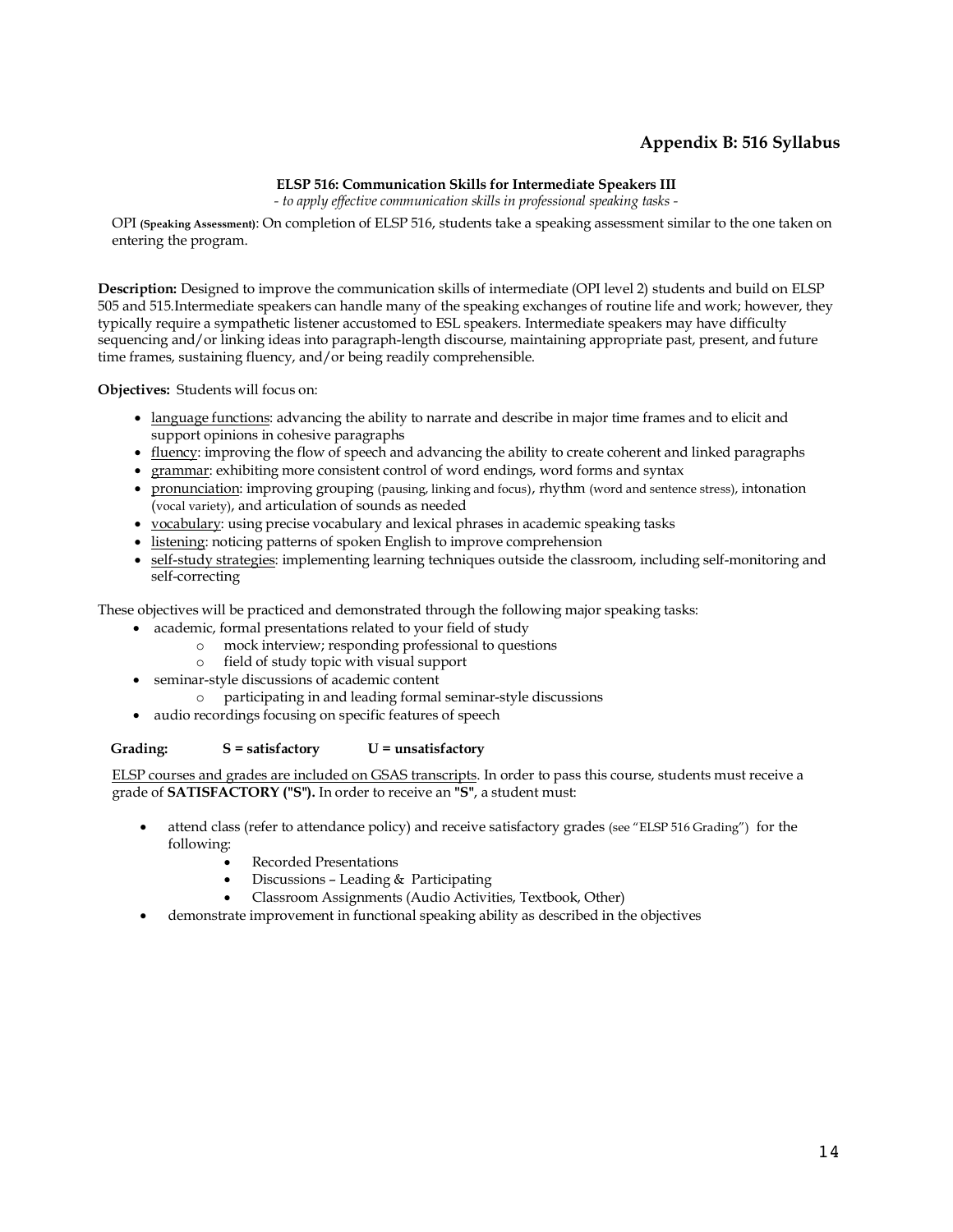## **Appendix B: 517 Syllabus**

#### **ELSP 517 ADVANCED TRACK**  Communication Skills for Advanced Speakers I **- to communicate effectively with your words and your voice -**

**Course Objectives:** Advanced speakers (OPI level 3) can narrate and describe in the past, present, and future time frames in paragraph-length discourse. Although they may have varying degrees of fluency and accuracy, advanced speakers can convey their message without confusion and be understood by listeners not accustomed to ESL speakers. However, they may lack the language to discuss topics extensively, participate in formal and professional conversations, and consistently provide a structured argument in extended discourse. ELSP 517 is designed to improve the communication skills of advanced students by focusing on:

- language functions: solidifying the ability to narrate and describe in major time frames; and advancing the ability to structure, explain, and defend arguments and the ability to construct hypotheses
- fluency: improving the flow and flexibility of speech and the use of cohesive devices to connect discourse
- grammar: improving command of word endings and forms, syntax, and complex structures
- pronunciation: improving word stress, grouping (pausing, linking, and focus), intonation (vocal variety), rhythm, and English sound articulation (individualized)
- vocabulary: expanding vocabulary from general to more precise and sophisticated word choice
- listening: building awareness of patterns of spoken English to improve comprehension
- self-study strategies: developing and implementing learning techniques outside the classroom

These objectives will be practiced and demonstrated through the following major speaking tasks:

- informal and formal academic presentations with field of study content, including an informal research talk, and presentations demonstrating effective integration of visual support with PowerPoint
- •discussions in which students lead and participate in and other communicative activities

**Learning Objectives:** At the end of this course, students will

- discuss current issues and research methodology with accurate verb tense and verb endings
- express ideas in detail and an organized manner about current issues and work interests
- use organizational strategies to express opinions and to speak in extended discourse
- establish conditions and construct hypotheses using more complex structures and verb tense
- deliver well-organized presentations with accuracy, clarity, and vocal variety

**Attendance Policy:** If a student misses three classes, the Instructor will notify the Program Director. The instructor with the student and the Director will determine if the class can be completed satisfactorily.

**Plagiarism**: Using the words of another person without giving credit is considered plagiarism (a serious offense at the university). Each student is responsible for understanding what constitutes plagiarism.

#### **ELSP 517: Grading Additional or different grading criteria may be given with an assignment**

**Grading (on graduate school transcripts): S = satisfactory (pass)**  $U =$  **unsatisfactory (fail)** 

To receive an "S", a student must receive an overall satisfactory grade (80%) for graded assignments.

| 3 presentations (5%, 10%, 10%)                           | 25% | Audio recordings $25\%$ (Final = 10%) |  |
|----------------------------------------------------------|-----|---------------------------------------|--|
| (= in class & prepared for discussions &<br>activities). | 20% |                                       |  |

**Grading Policy:** Students are expected to complete all assignments on time. Assignments turned in later than one week after the due date will receive a **zero** grade. The ELSP Director will be notified when a student receives unsatisfactory grades. In case of emergency health reasons, a student must notify the instructor and may be required to submit a note from his/her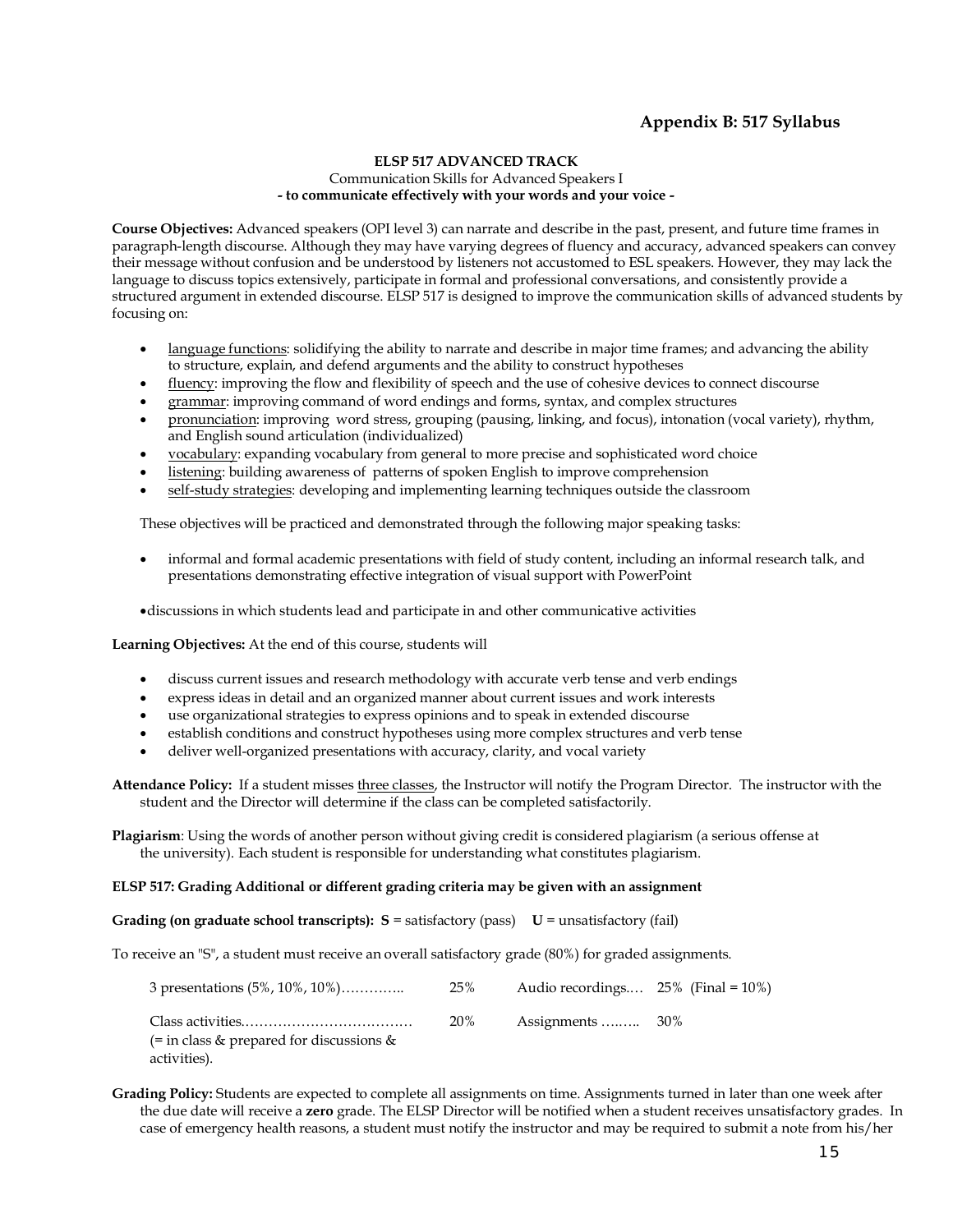doctor or from the program Director of Graduate Studies.

#### **Presentations**

- **10 Excellent:** The presentation followed the given guidelines, and content was easily understood
- **9 Very good:** One or two guidelines may need slight improvement, but content was fully understood
- **8 Good:** One or two guidelines may need improvement, but content was mostly understood
- **7 Fair:** Guidelines may need significant improvement, but main ideas were clear
- **6- Poor:** Guidelines may need significant improvement, and/or content was difficult to understand

#### **Assignments**

- **10 Excellent:**
	- The assignment followed guidelines for content, language use, and deadlines; and was completed with thoroughness • The assignment showed evidence of monitoring for grammatical and/or pronunciation issues as relevant
- **9 Very good:** One or two guidelines may need slight improvement, but assignment was completed with thoroughness
- **8 Good:** One or two guidelines may need improvement, but assignment was completed
- **7 Fair:** Guidelines may need significant improvement, but assignment was completed
- **6- Poor:** Guidelines may need significant improvement
- **0 Not completed:** Assignment was either not completed or not turned in within one week of due date (see ELSP grading policy)

#### **Participation in discussions and other significant communicative activities**

#### **10 Excellent:**

- The student participated actively and appropriately for the given objectives
- Assignments (if any) for the activity were completed before class
- The student showed evidence of monitoring for pronunciation and/or grammatical issues
- **9 Very good:** One or two qualities may need slight improvement, but participated actively and effectively
- **8 Good:** One or two qualities may need improvement, but the student gave full attention to the activity
- **7- Fair:** The student did not give full attention to the activity
- **0 Absent:** The student was not in class for the activity

#### **Audio Recordings**

- **10 Excellent:**
	- The recording followed the given guidelines, and the content was easily understood
	- The student showed evidence of practicing the given objectives (e.g. content or use of voice)
	- The student showed evidence of monitoring for pronunciation and grammatical issues
- **9 Very good:** One or two guidelines may need slight improvement, but content was fully understood
- **8 Good:** One or two guidelines may need improvement, but content was mostly understood
- **7 Fair:** Guidelines may need significant improvement, but main ideas were clear
- **6- Poor:** Guidelines may need significant improvement, and/or the content was difficult to understand
- **0 Not completed:** Assignment either not completed or not turned in within one week of due date (see ELSP grading policy)

#### **Final Interview**

- **10 Excellent:**
	- Questions were answered fully and appropriately (for narration and structuring arguments)
	- The speaker was fluent and confident
	- The speaker's grammar was accurate (especially in verb phrases)
	- The speaker's voice was easily comprehensible (e.g., thought groups, word stress, vocal variety, articulation)
- **9 Very good:** One or two criteria may need slight improvement, but content was fully understood
- **8 Good:** One or two criteria may need improvement, but content was mostly understood
- **7 Fair:** Criteria may need significant improvement, but main ideas were clear
- **6- Poor:** Criteria may need significant improvement, and/or content was difficult to understand

## **Appendix B: 518 Syllabus**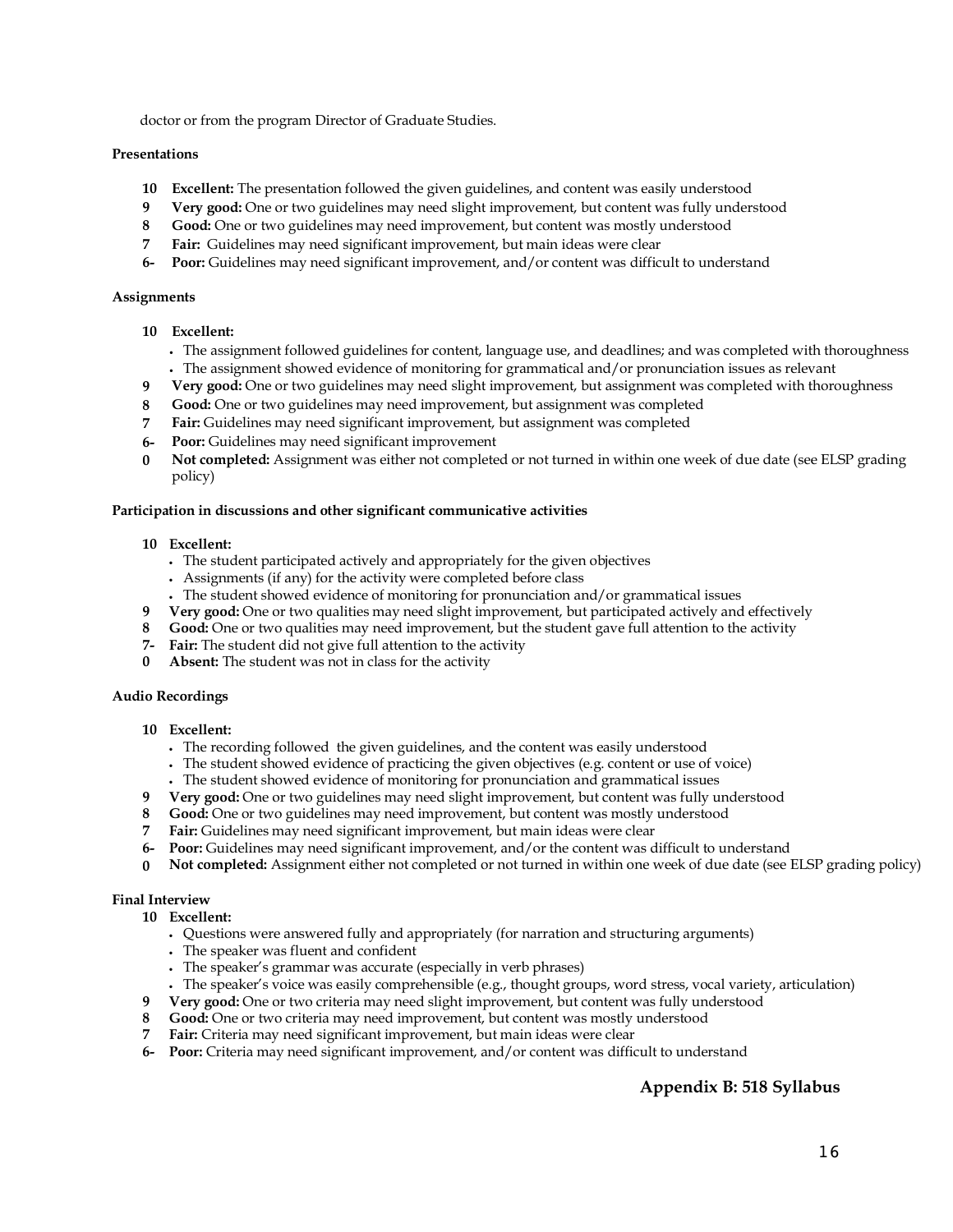#### **ELSP 518: Advanced Track Communication Skills for Advanced Speakers II** *- to apply effective communication skills in professional speaking tasks -*

**Description:** ELSP 518 is designed to continue to improve the communication skills of the Advanced (Level 3) student. Advanced speakers can narrate and describe in the past, present, and future time frames with varying degrees of fluency and accuracy and can be understood by listeners not accustomed to ELSP speakers. However, speakers may lack the language to discuss topics extensively, to participate in formal and professional conversations, and to consistently provide a structured argument in extended discourse. ELSP 518 facilitates movement from instructor-guided monitoring of communication patterns (as in ELSP 517) to selfmonitoring during structured and spontaneous speaking situations.

**Objectives:** ELSP 518 focuses on:

- language functions: solidifying the ability to easily and confidently narrate and describe in various time frames; advancing the ability to structure, explain, and defend arguments, and construct hypotheses
- fluency: improving the flow and flexibility of speech and the use of cohesive devices to connect extended discourse
- grammar: improving command of word endings, word form, syntax, and advancing control of complex structures
- pronunciation: improving word stress, grouping (pausing, linking, and focus words), intonation (vocal variety), rhythm, and English sound articulation (individualized)
- vocabulary: expanding vocabulary from general to more precise and sophisticated word choice
- listening: building awareness of patterns of spoken English to improve comprehension
- self-study strategies: implementing learning techniques outside the classroom

These objectives will be practiced and demonstrated through the following major speaking tasks:

- formal academic presentations related to field of study: unscripted
	- o mock job interview: responding to professional/academic questions using extended discourse, formal language o presenting with visual support (data, images, etc) using PPT
	- leading and participating in Seminar-style discussions of self-selected academic topics
	- o choosing readings that are academic, field-related , and appropriate for a diverse scholarly group
	- o developing questions to identify problems, pose potential solutions, and evaluate proposed solutions
	- o using effective and appropriate strategies to open, lead, participate in, manage and close a seminar-style academic discussion
	- o audio activities unscripted, practicing and demonstrating formal academic language with extended discourse

**Grading: S = satisfactory U = unsatisfactory** 

ELSP courses and grades are included on GSAS transcripts. In order to pass this course, students must receive a grade of **SATISFACTORY ("S").** In order to receive an **"S"**, a student must:

- attend class (refer to attendance policy) and receive satisfactory grades (see "ELSP 516 Grading") for the following:
	- Recorded Presentations
	- Discussions Leading & Participating
	- Classroom Assignments (Audio Activities, Textbook, Other)
	- demonstrate improvement in functional speaking ability as described in the objectives

OPI **(Speaking Assessment)**: On completion of ELSP 516, students take a speaking assessment similar to the one taken on entering the program.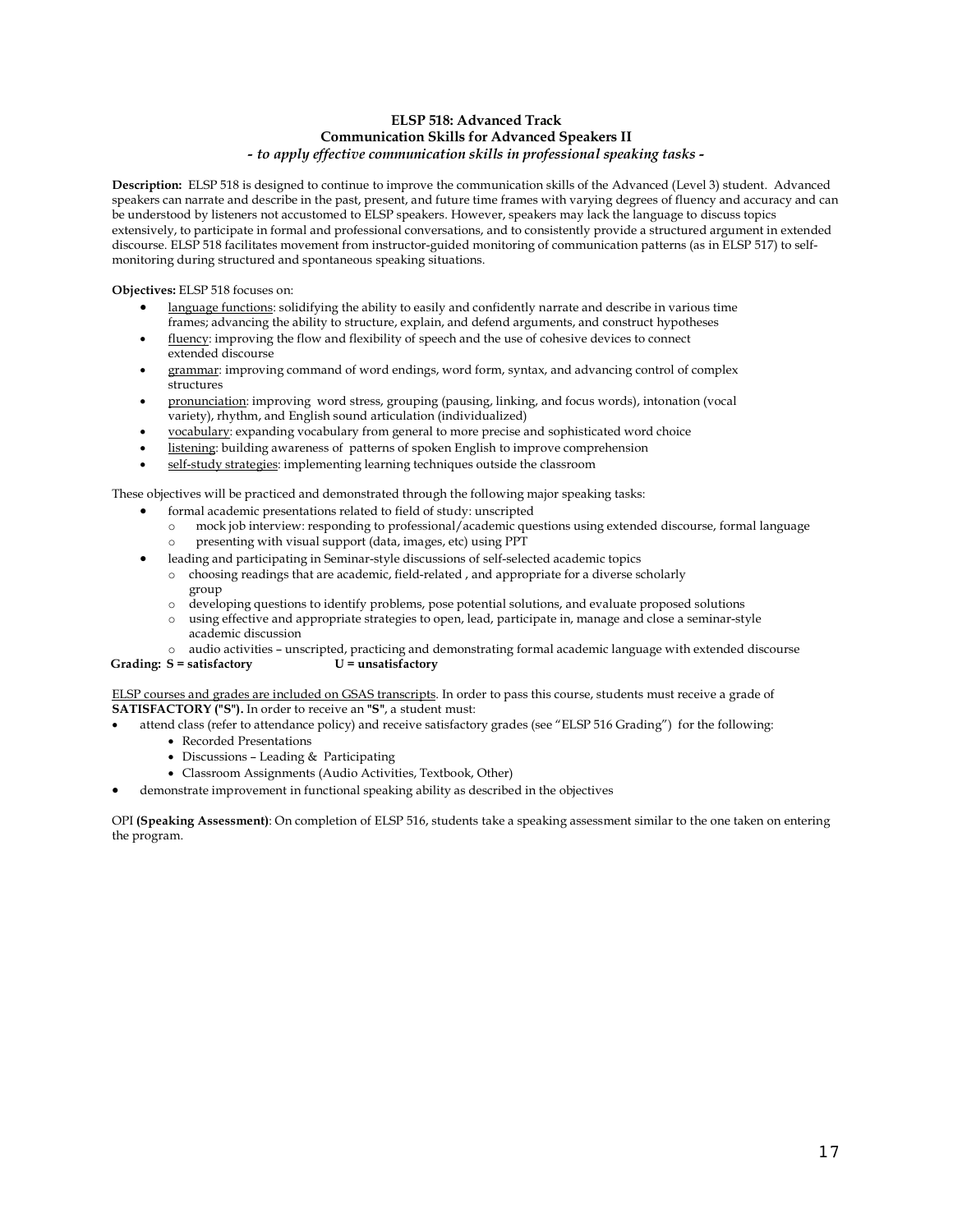#### **ELSP 520: Seminar in Professional Communication**

#### *~ to communicate effectively in a real professional speaking event ~*

**Description:** ELSP 520 is designed to improve the academic and professional speaking performance of the Advanced and Superior level students (OPI Levels 3.7-4.0) who may struggle with the speaking demands of their academic/professional environment. These speakers can provide a structured argument to support their opinions as well as construct hypotheses; they are able to explain in detail and narrate fully and accurately in all time frames with linguistic, ease, confidence and competence. However, when they are called on to perform complex tasks over a variety of topics, their language may break down or prove inadequate: patterns of error appear, or they may avoid the task altogether, for example, by resorting to simplification through the use of description or narration in place of argument or hypothesis. Although they may be able to discuss some topics abstractly, especially those relating to their particular interests and special fields of expertise, in general, they may be more comfortable discussing a variety of topics concretely.

**Objectives:** To speak effectively in an American academic or professional setting or to present locally and nationally, international students must acquire a high level of spoken American English language skills. They must learn to use articulate speech, language cues for clear organization of material, voice quality and vocal variety (speaking with sufficient volume and stressing key points) while exhibiting self-confidence. They must learn to cope with unwritten cultural "rules" and sophisticated vocabulary and colloquialisms. The process for mastering all these skills requires time and effort. In response to these needs, this course will:

- offer support in oral communication concurrent with student's initial teaching experience/professional speaking event
- ensure that students transfer speech patterns such as connected/paragraph discourse, pronunciation, voice quality, and vocal variety to the real teaching experience/professional speaking event
- guide student's in monitoring and reflecting upon their speaking performance
- facilitate the learning and adoption of effective body language, voice, expression and behavior appropriate for American university classrooms, conferences, professional work environment
- provide learning strategies for successful interaction in and out of the class-room that can compensate for weak language areas
- provide an environment in which students practice speaking tasks with self-confidence
- enable students to develop habits and language skills necessary for self-directed growth

**FORMAT:** ELSP 520 will combine group discussion sessions/classroom activities and individual consultations to reflect upon video-recorded teaching/presenting performance. If applicable, participants will have the opportunity to be observed and/or video-recorded while teaching or presenting. Each observation will be followed by an individual consultation with the ELSP instructor.

#### *Sample Tasks*

Micro-teaching / presentations

You will be required to give a minimum of 3 microteaching /conference presentations during the semester (times to be announced). Each presentation will be a 5-7 minute mini-lecture or presentation from your field of study. Presentations #2 & 3 will use visual support (Power Point, Board, Handouts, etc).

- Organization strategies for lectures or presentations Strategies for speaking clearly
- Asking and responding to questions Explaining visual information
- 
- Seminar Discussions You will lead at least one seminar-style discussion based on a reading of your choosing from your field of study. The purpose of the seminar is to facilitate an in-depth understanding of the topic chosen. (Times to be announced: see Calendar of Activity)
- 
- 
- Counter-arguing/evaluating arguments In-depth of analyses of discussion topics

#### **GRADING:** S/U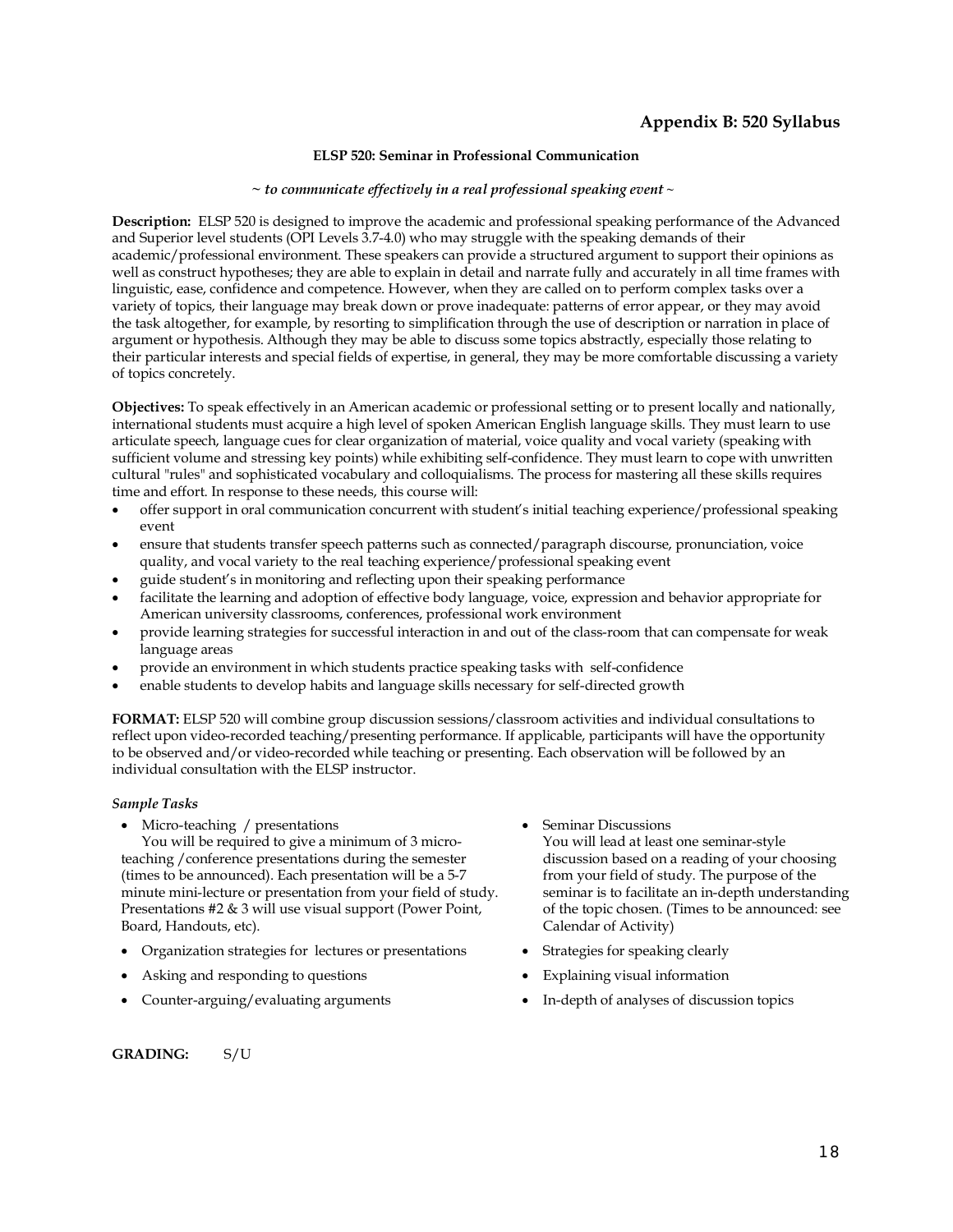## **Appendix B: 530 Syllabus**

**Syllabus ELSP 530 — Laboratory in Professional Communication** *~to self-monitor and self-correct targeted areas ~*

**Description:** ELSP 530 offers support to international graduate students and professionals who are Advanced-High/Superior speakers (OPI Levels 3.7-4.0), or have completed the ELSP course sequence requirements with an Advanced-Low score (OPI 3.0) or higher, or they have completed the summer TATTO course (if required). Advanced-High and Superior speakers can provide a structured argument to support their opinions as well as construct hypotheses; they are able to explain and narrate fully and accurately in all time frames with linguistic, ease, confidence and competence. However, when they are called on to perform complex tasks over a variety of topics, their language may break down or prove inadequate: patterns of error appear, or they may avoid the task altogether, for example, by resorting to simplification through the use of description or narration in place of argument or hypothesis. Although they may be able to discuss some topics abstractly, especially those relating to their particular interests and special fields of expertise, in general, they may be more comfortable discussing a variety of topics concretely.

**Objectives:** This course will focus on the enhancement of spoken skills required in a professional and/or teaching environment. To continue to build professional speaking skills and learn beyond the classroom, students need individualized practice and feedback, and training in self-monitoring. In this course, students will monitor their individual communication patterns during classroom performance and/or video observation of themselves while conducting professional speaking tasks. These tasks will be followed by individual consultations with the ELSP instructor.

In the ELSP 530 course, the students will learn to:

- develop language and classroom/professional behavior that enhance teaching and/or professional speaking
- adopt strategies to improve weak areas
- effectively self-monitor and self-correct targeted areas

#### *Sample Tasks*

| <b>Conference Presentations</b> | Hypothesizing and Analyzing                 |
|---------------------------------|---------------------------------------------|
| Lectures                        | Abstracting, Expanding, Defending Arguments |
| <b>Discussions</b>              | Responding to Questions                     |
| Reporting                       | <b>Organizing Poster Presentations</b>      |
| Negotiating                     | Summarizing                                 |
| Interviewing/Patient Histories  | Discussing Non-Verbal Visual support        |

#### **Format**:

ELSP 530 offers small group activities, and one-on-one consultations, and work and/or classroom related observations.

In order to pass the course, students must receive an 'S' (satisfactory). To receive an 'S', students must:

- o attend all scheduled consultations
- o complete all the assignments on time
- o meet the objectives listed above

*Support classes are serious and rigorous graduate school courses. When you enroll, you must commit the time and energy to complete the class satisfactorily. Attendance is mandatory; you cannot miss more than 2 classes during the semester without affecting your grade.*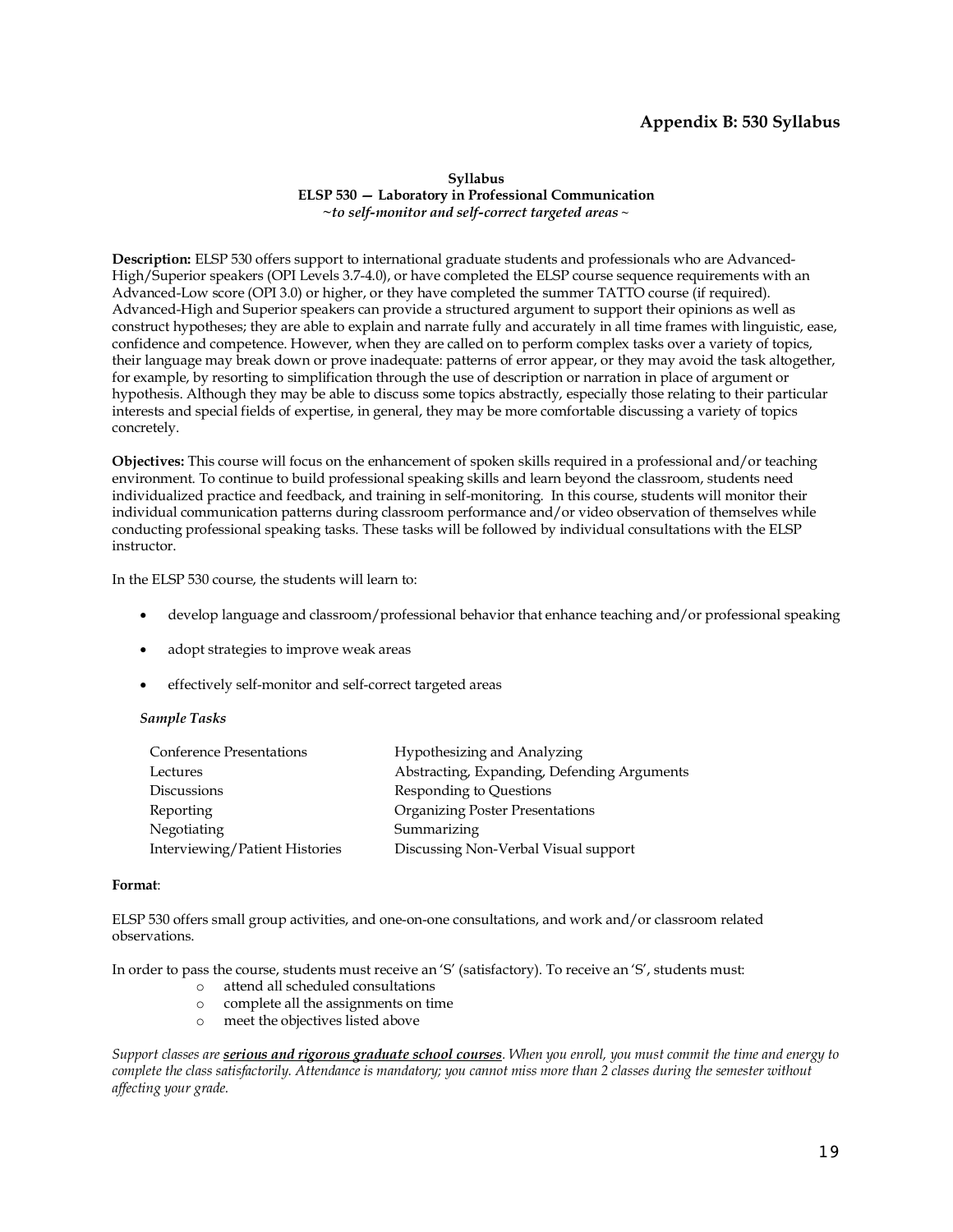#### **Appendix B: ELSP 510 Syllabus**

#### **ELSP 510: Fundamentals of Graduate Writing I - to write effectively for an academic audience –**

**Description:** Few skills will be as important to you as a graduate student and professional scholar as writing. ELSP 510 sets priorities for learning to help you build a solid foundation of writing standards, strategies, and skills to position yourself as a successful writer in the academic community. To be recognized as a member of an academic community, you must write purposefully and correctly, which requires effort. ELSP 510 emphasizes the importance of continuous practice, revising, and editing in developing this skill.

#### **OBJECTIVES:**

The purpose of ELSP 510 is to prepare students to write effectively for an academic audience. The course:

- emphasizes the importance of writing communities and the assumptions of English-speaking writers
- presents the basic qualities of writing expected by writers in U.S. academic settings
- targets learning strategies to help you write easier, faster, and smarter
- provides a variety of tasks to practice writing skills
- highlights synthesis and documentation of information without plagiarizing
- focuses on individual learning by targeting specific areas most critical to your advancement
- directs students to evaluate, revise, edit and proofread your writings with on-going instructor feedback

#### Students will:

- Apply basic (assumptions) of academic writing (Audience Purpose Style) through a variety of academic structures
- Analyze purposes and features of common academic genres and scholarly writings
- Apply a scholarly academic tone
- Apply self-learning strategies (corpus, portfolio, editing)
- Demonstrate through a variety of academic structures the ability to apply macro and micro organizational strategies
- Identify plagiarism
- Employ summarizing and paraphrasing strategies

#### **Content Areas:**

| <b>Academic Writing Communities</b> | <b>Process Writing Strategies</b> |
|-------------------------------------|-----------------------------------|
| <b>Basic Assumptions</b>            | Self-Editing Skills               |
| <b>Targeting Audience</b>           | • Parts of Speech                 |
| Academic Language                   | Subject + Verb + Object<br>٠      |
| Paragraphs                          | Phrases and Clauses               |
| Flow of Information                 | Sentence Types<br>٠               |
| <b>Cohesive Devices</b>             | Verb Forms<br>٠                   |
| Reader Expectations                 | Nouns and Articles<br>٠           |
| Claim                               | <b>Common Structures</b>          |
| Macro Structure                     | Problem-Solution                  |
| Credible Support                    | Comparative<br>٠                  |
| <b>Outside Sources</b>              | Commentary                        |
| Paraphrasing                        |                                   |
| <b>Citing Sources</b><br>٠          | Writing Portfolio                 |
| Summarizing                         |                                   |

#### **To meet the objectives of the class, students will be required to:**

- attend class and participate in class activities
- complete all assignments in a timely manner
- § complete all quizzes
- § complete 2-3 drafts of the writing assignments; receive a *B* or higher on final drafts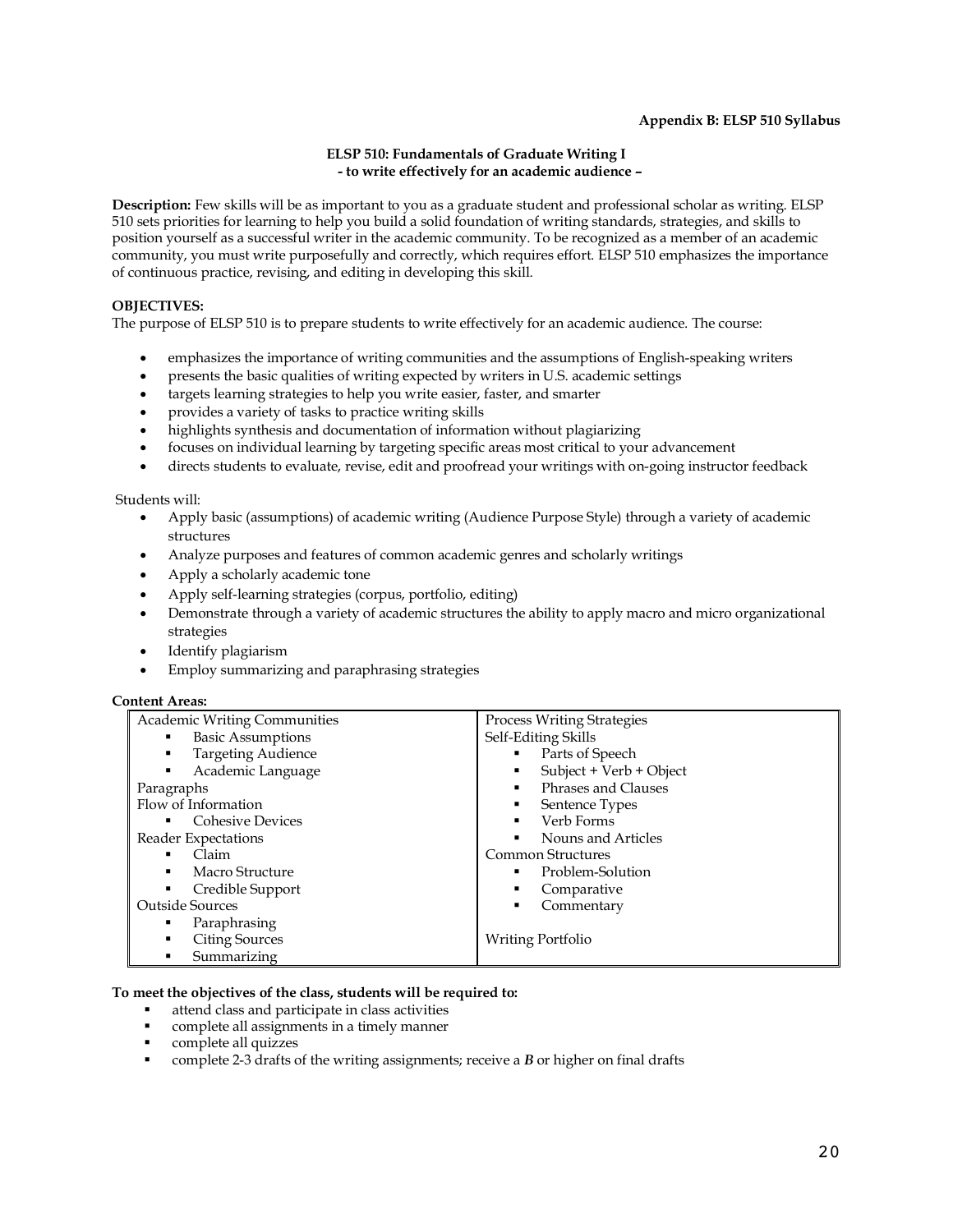## **GRADING: S/U**

70% Writing Tasks 5% Biographical Brief 5% Style 5% Extended Definition 10% General to Specific 20% Problem Process Solution 5% Data Commentary 10% Data Commentary Comparison 20% Quizzes 10% Other Assignments

*If a student receives a grade of Unsatisfactory, she or he will not continue with ELSP 511 spring semester and will repeat ELSP 510 the next fall semester.*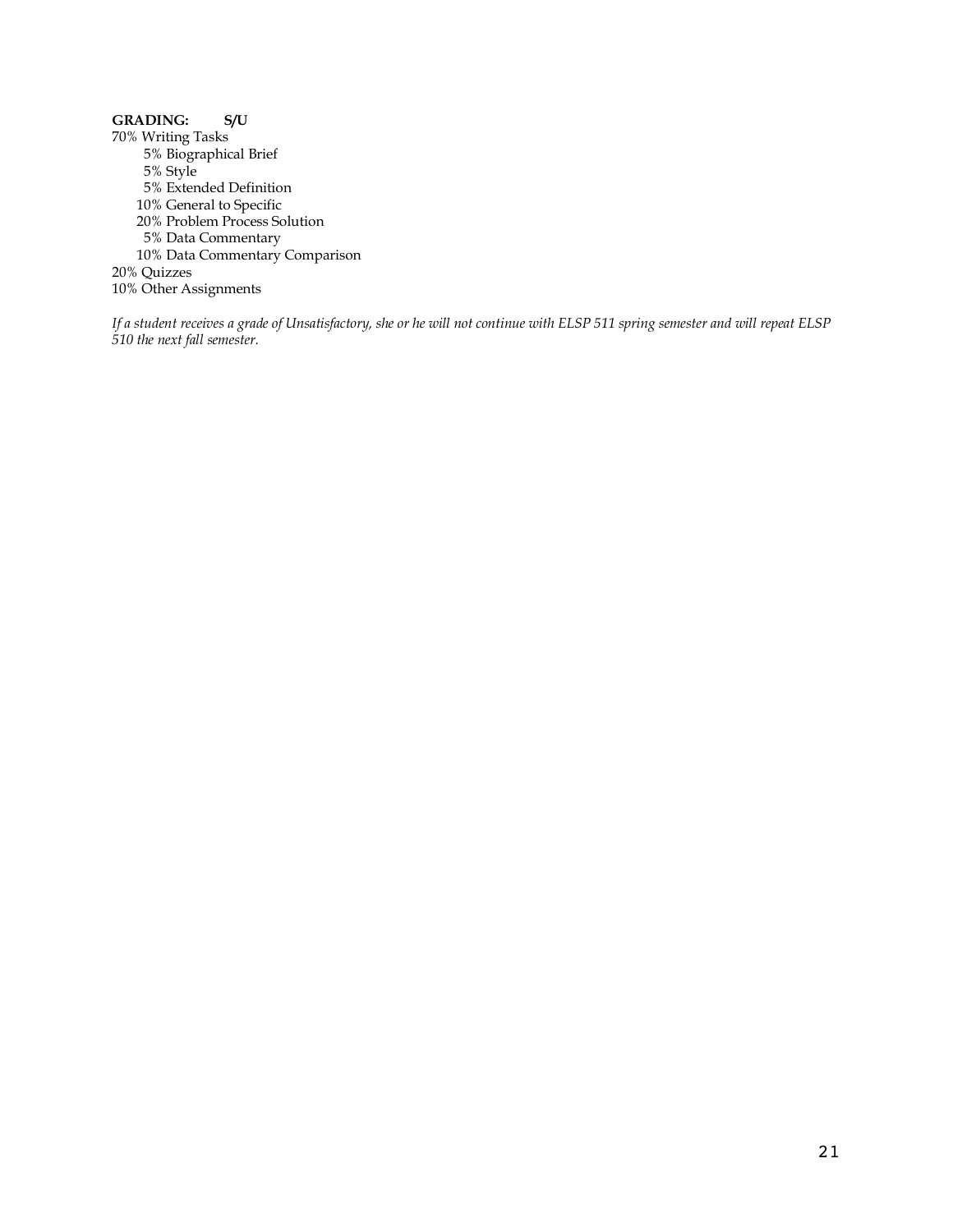#### **Appendix B: ELSP 511 Syllabus**

#### **ELSP 511: Fundamentals of Graduate Writing II - to write effectively with professional writing conventions displayed in research articles-**

Prerequisite: Satisfactory Completion of ELSP 510

**Description:** ELSP 511 is designed to expand the written communication skills of international graduate students who have a basic understanding of effective academic writing. The purpose of this course is to prepare students for academic research writing. The course will focus on:

- the synthesis and documentation of information
- expanded strategies for rewriting compositions for content, style, cohesion, grammar
- § the use of critical thinking skills and development of informed views
- **•** presentation of research findings in a group publication

**Objectives:** to write effectively with professional writing conventions displayed in research articles

Students will submit research articles to the ELSP 511 Class Publication published annually by all sections. The publication will showcase articles focusing on current and relevant research incentives of interest to the students.

Students will be expected to work cooperatively with peers (as is often the case in research projects) and to collaborate in open discussion and writing activities. The research theme and topics will relate to students' areas of research interest.

Collaborative, or team, writing is required to publish the class journal. The group members must agree on the nature and scope of the writing project; develop a precise plan to complete the project; communicate with each other effectively; divide responsibilities equally, and exhibit thoughtfulness, courtesy, and dependability.

Each member will be responsible for at least two roles on the writing team:

- writer of a specific section of the project
- specialist in one or more areas concerning the publication of the project.

Grading: S = satisfactory P = in progress U = unsatisfactory (Satisfactory Grade requires a B average on all assignments) 50% = Individual Assignments 50% = Final Group Project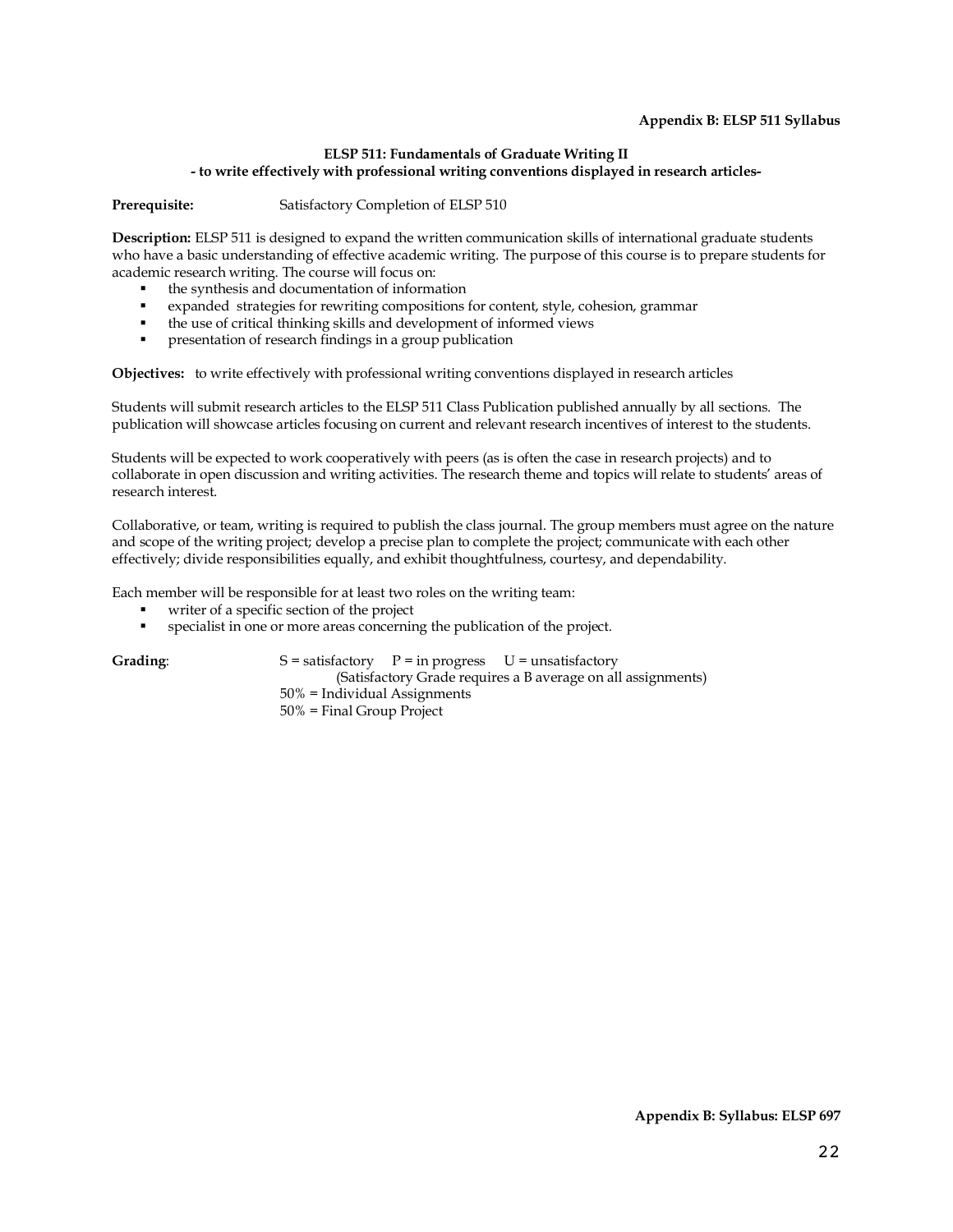#### **ELSP 521 Academic Research Writing**

**Description:** ELSP 697 is an intensive analysis of the principles of research article writing through genre and corpus analysis. Students will have an opportunity to analyze published literature in their own field and then apply conclusions to an original piece of writing. Course content focuses on the central role of rhetorical organization, development of identifying a research gap, construction of logical arguments, data interpretation, as well other important concepts including reader-oriented writing, style, and tone. Some of the sub-genres to be analyzed and practiced include introductions, methods, results, discussions, conclusions, and abstracts.

#### **Objectives**

Identify and the general language trends used in IMRD research papers Demonstrate understanding of the ways in which writers, texts and readers interact Use appropriate grammatical and lexical items within field of study Use the appropriate register for the text's audience and purpose Structure information effectively

#### **Textbook:**

There is no textbook for this course, but you mind find the following resources useful:

Swales, J. M., & Feak, C. B. (2004). *Academic writing for graduate students: Essential tasks and skills* (Vol. 1). Ann Arbor, MI: University of Michigan Press.

The art of writing science." Kevin W. Plaxco. 2010. Protein Science. Volume 19, Issue 12, 2261-2266 http://www.ncbi.nlm.nih.gov/pmc/articles/PMC3009394/

#### **Technology**:

Dropbox www.dropbox.com Antconc: http://www.laurenceanthony.net/software/antconc/

**Class activities:** Each class session includes text analysis, writing, and redrafting/editing work. Students will use both self-selected articles as well as sample texts provided by the instructor to identify models and language trends. Students will have a choice between two main projects. The first option will focus on analyzing the student corpus in relation to an original piece of writing either intended for publication or submission to a fellow researcher or PI. Alternatively, if the student does not have a writing intended for publication, a research report on the corpus analysis will be sufficient. In both cases, learners will collect articles from their field of study and analyze the text manually and with a concordancer (Antconc) followed by writing, proof reading and editing.

#### **Grading:**

|                                  | <b>Grading:</b> $S/U$ (A final grade of A or B = S on transcript) |
|----------------------------------|-------------------------------------------------------------------|
| 20% In class writing assignments |                                                                   |
| 30% Peer editing feedback        |                                                                   |
| 50% Writing Project              |                                                                   |
| Introduction                     | 10%                                                               |
| Method                           | 10%                                                               |
| Results                          | 10%                                                               |
| Discussion/Conclusion            | 10%                                                               |
| Abstract                         | 10%                                                               |

#### **Appendix B: ELSP 502 Syllabus**

**ELSP 502: Fluency Building I**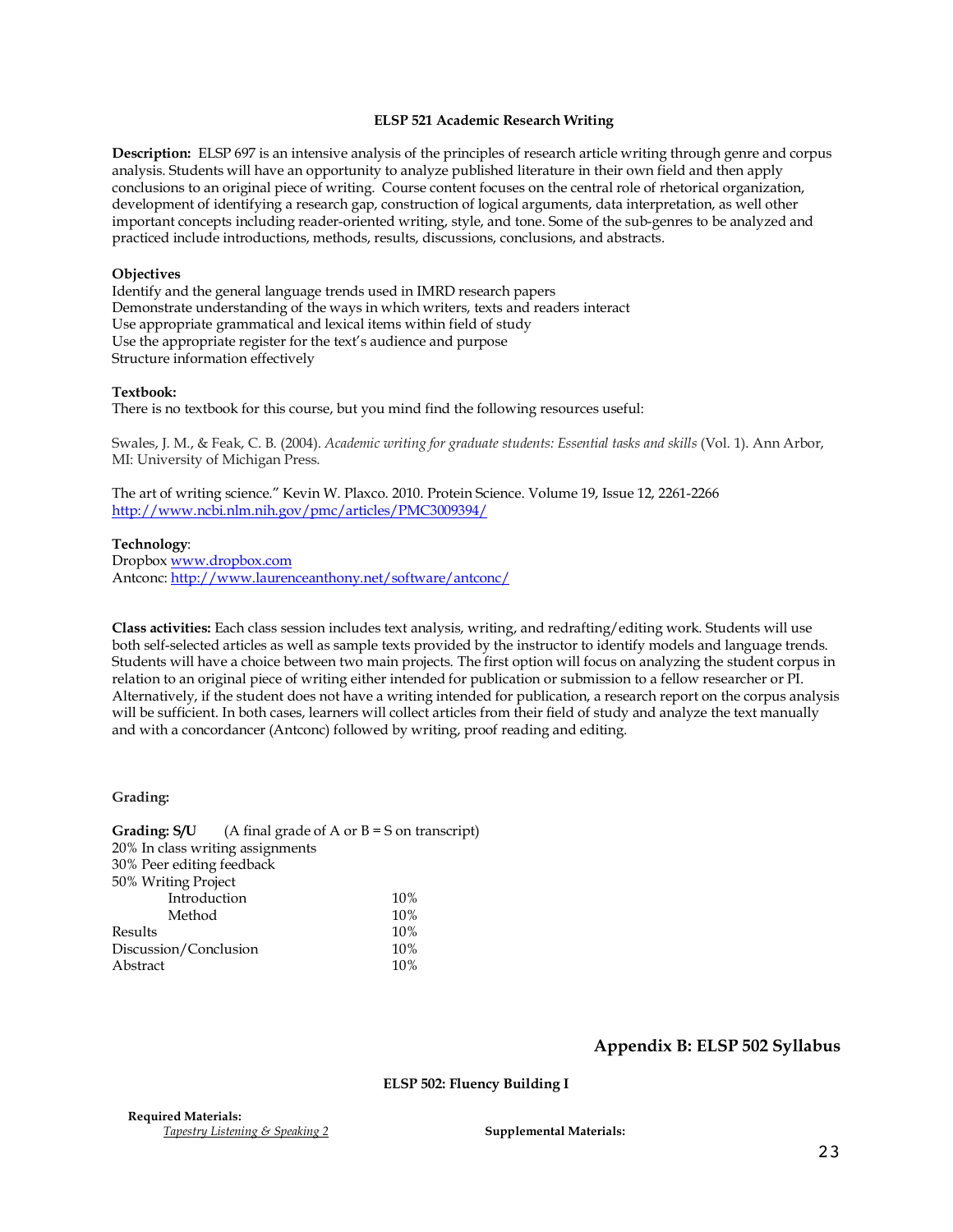*by Mary McVey Gill and Pamela Hartmann 3-ring notebook (in which to put handouts)*

*Cambridge Dictionary of American English with CD-ROM* (or other English-English dictionary)

**Description:** Designed to improve the communication skills of intermediate (OPI level 2) students. Intermediate speakers can handle many of the speaking exchanges of routine life and work; however, they typically require a sympathetic listener accustomed to ESL speakers. Intermediate speakers may have difficulty sequencing and/or linking ideas into paragraph-length discourse, maintaining appropriate past, present, and future time frames, sustaining fluency, and/or being readily comprehensible.

**Objectives:** This class provides foundational support focused primarily on grammar, pronunciation, and fluency before an employee enrolls in the graduate student intermediate speaking sequence.

In particular, students will work on:

- language functions: developing the ability to narrate and describe in major time frames and to elicit and support opinions
- fluency: improving the flow of speech and developing the ability to use cohesive devices to connect sentences to create cohesive paragraphs
- grammar: improving command of word endings, word forms and syntax
- pronunciation: improving articulation of sounds and building awareness of grouping and rhythm
- vocabulary: expanding vocabulary and lexical phrases used in academic speaking tasks
- listening: building awareness of patterns of spoken English to improve comprehension
- self-study strategies: implementing learning techniques outside the classroom, including self-monitoring and self-correcting

These objectives will be practiced and demonstrated through various communicative tasks, including:

- Structured discussions in pairs and small groups
- Collaborative projects, such as designing and conducting surveys and reporting the results
- Audio journals and writing assignments to practice language skills and reinforce vocabulary

**Grading: S** (satisfactory) **U (**unsatisfactory)

ELSP courses and grades are included on GSAS transcripts. In order to receive a **Satisfactory** grade in this course, students must:

- •attend class (refer to attendance policy below) and complete assignments on time
- •demonstrate improvement in functional speaking ability as described in the course objectives
- •demonstrate a level of proficiency adequate for effective participation in ELSP 503

Students should remember that **consistent speaking and listening practice over time and outside of class** is required to develop the ability to participate effectively in interactive language activities.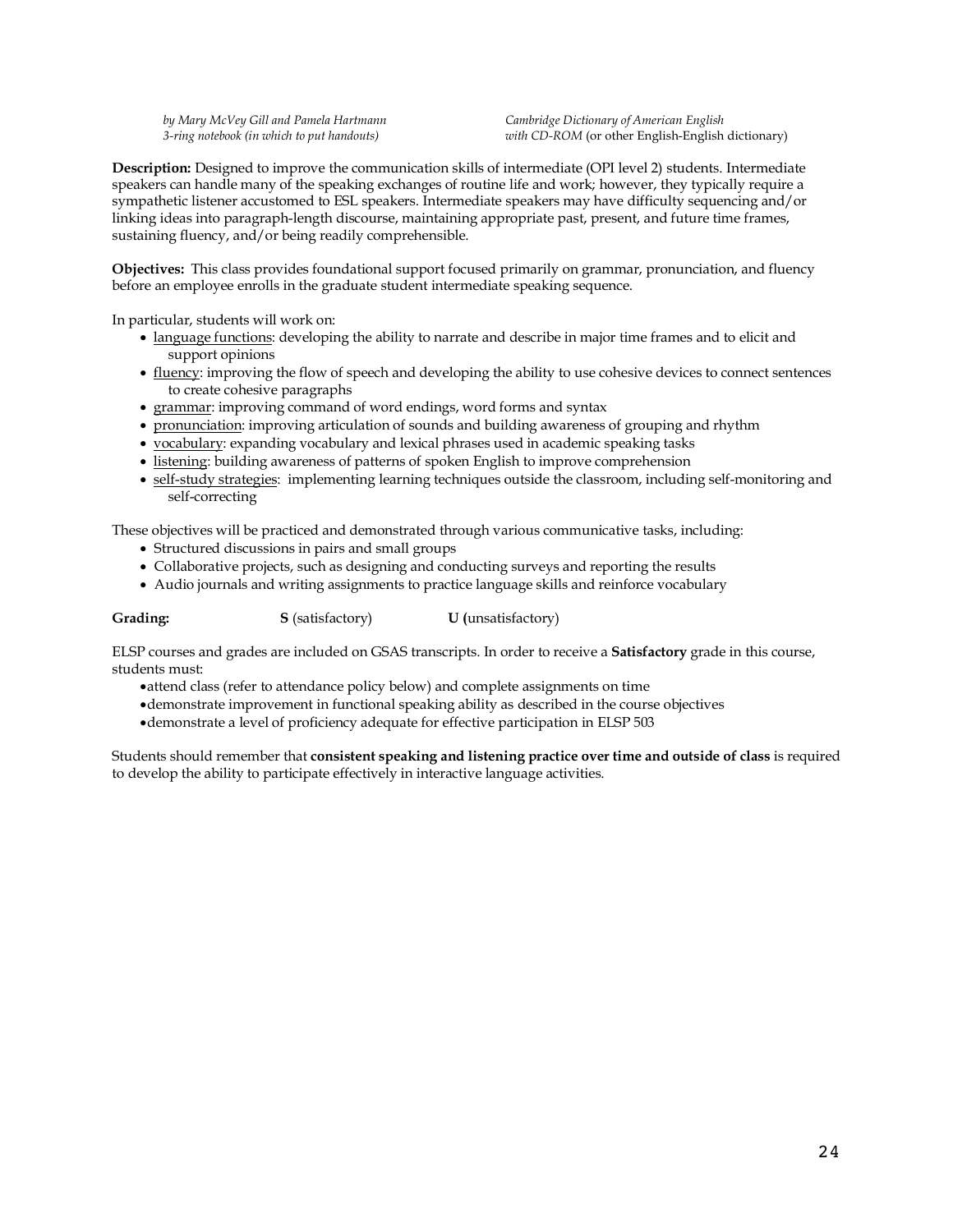## **Appendix B: ELSP 503 Syllabus**

#### **ELSP 503: Fluency Building II**

**Required Materials:** *Tapestry Listening & Speaking 2 by Mary McVey Giland Pamela Hartmann 3-ring notebook (in which to put handouts)*

**Supplemental Materials:** *Cambridge Dictionary of American English with CD-ROM*  **Credit Hours: 2**

**Description:** Building on ELSP 503, this course provides foundational support focused primarily on grammar, pronunciation, and fluency before an employee enrolls in the graduate student intermediate sequence. Designed to improve the communication skills of intermediate (OPI level 2) students. Intermediate speakers can handle many of the speaking exchanges of routine life and work; however, they typically require a sympathetic listener accustomed to ESL speakers. Intermediate speakers may have difficulty sequencing and/or linking ideas into paragraph-length discourse, maintaining appropriate past, present, and future time frames, sustaining fluency, and/or being readily comprehensible.

#### **Objectives:**

In particular, students will continue to work on:

- language functions: developing the ability to narrate and describe in major time frames and to elicit and support opinions in cohesive paragraphs
- fluency: improving the flow of speech and developing the ability to use cohesive devices to connect sentences
- grammar: improving command of word endings, word forms and syntax
- pronunciation: improving articulation of sounds and building awareness of grouping and rhythm
- vocabulary: expanding vocabulary and lexical phrases used in academic speaking tasks
- listening: building awareness of patterns of spoken English to improve comprehension
- self-study strategies: implementing learning techniques outside the classroom, including self-monitoring and self-correcting

These objectives will be practiced and demonstrated through various communicative tasks, including:

- Structured discussions in pairs and small groups, using appropriate conversational strategies
- Summarizing and reporting on current events to improve language usage and reinforce vocabulary
- Short listening activities to improve overall comprehension of spoken English
- •Audio journals and writing assignments to practice language skills and reinforce vocabulary

**Grading: S** (satisfactory) **U (**unsatisfactory) **P (**In progress) ELSP courses and grades are included on Emory's Graduate School transcripts. In order to receive a **Satisfactory**

grade in this course, students must:

- •attend class (refer to attendance policy below)
- •satisfactorily complete assignments/in class activities
- •demonstrate improvement in functional speaking ability as described in the course objectives
- •demonstrate a level of proficiency adequate for effective participation in ELSP 505

Students should remember that **consistent speaking and listening practice over time and outside of class** is required to develop the ability to participate effectively in interactive language activities.